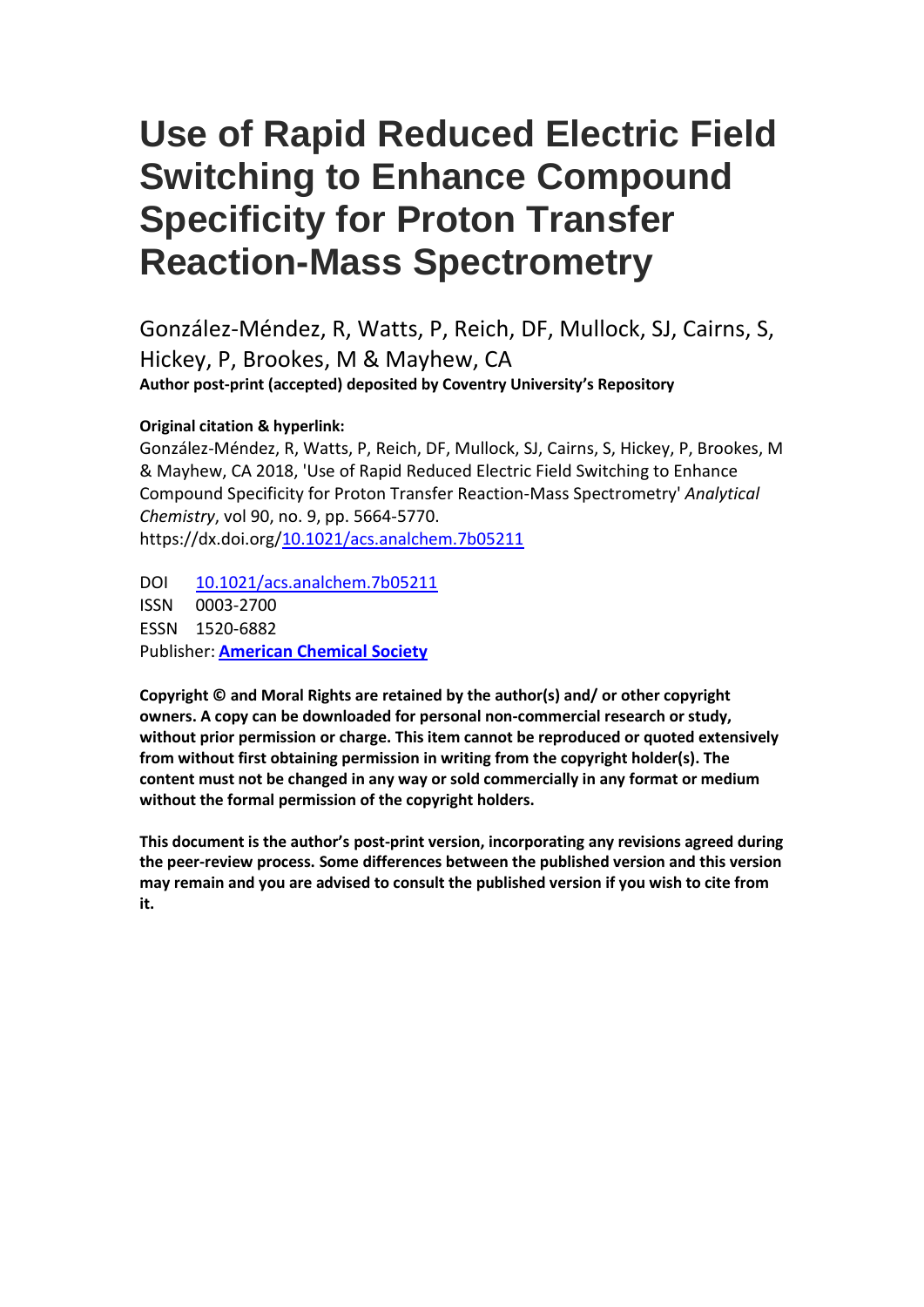| $\mathbf{1}$   | Use of Rapid Reduced Electric Field Switching to Enhance Compound                                                                    |
|----------------|--------------------------------------------------------------------------------------------------------------------------------------|
| $\overline{2}$ | <b>Specificity for Proton Transfer Reaction-Mass Spectrometry</b>                                                                    |
| 3              |                                                                                                                                      |
| $\overline{4}$ | Ramón González-Méndez, <sup>1†</sup> Peter Watts, <sup>1</sup> D. Fraser Reich, <sup>2</sup> Stephen J. Mullock, <sup>2</sup> Stuart |
| 5              | Cairns, <sup>3</sup> Peter Hickey, <sup>3</sup> Matthew Brookes, <sup>4</sup> and Chris A. Mayhew <sup>1,5*</sup>                    |
| 6              |                                                                                                                                      |
| 7              | 1. Molecular Physics Group, School of Physics and Astronomy, University of                                                           |
| 8              | Birmingham, Edgbaston, Birmingham, B15 2TT, UK                                                                                       |
| 9              | 2. Kore Technology Ltd, Cambridgeshire Business Park, Ely, Cambridgeshire, CB7                                                       |
| 10             | 4EA, UK                                                                                                                              |
| 11             | 3. Defence Science and Technology Laboratory, Fort Halstead, Sevenoaks, Kent, TN14                                                   |
| 12             | 7BP, UK                                                                                                                              |
| 13             | 4. Defence Science and Technology Laboratory, Porton Down, Salisbury, Wilshire SP4                                                   |
| 14             | 0JQ, UK                                                                                                                              |
| 15             | 5. Institut für Atemgasanalytik, Leopold-Franzens-Universität Innsbruck, Rathausplatz                                                |
| 16             | 4, 6850, Dornbirn, Austria                                                                                                           |
| 17             |                                                                                                                                      |
| 18             | * Corresponding author:                                                                                                              |
| 19             | Tel.: +44 121 414 4729/0043 512 504 27783                                                                                            |
| 20             | E-mail: c.mayhew@bham.ac.uk/christopher.mayhew@uibk.ac.at                                                                            |
| 21             |                                                                                                                                      |
| 22             | Key words: PTR-MS; explosives; reduced electric field; collisional induced dissociation                                              |
| 23<br>24       |                                                                                                                                      |
| 25             |                                                                                                                                      |
| 26             |                                                                                                                                      |
| 27             |                                                                                                                                      |
| 28             |                                                                                                                                      |
| 29             |                                                                                                                                      |
| 30             |                                                                                                                                      |
| 31             |                                                                                                                                      |
| 32             | <sup>†</sup> Current address: Centre for Agroecology, Water and Resilience, Coventry University,                                     |
| 33             | Coventry, CV1 5FB, UK                                                                                                                |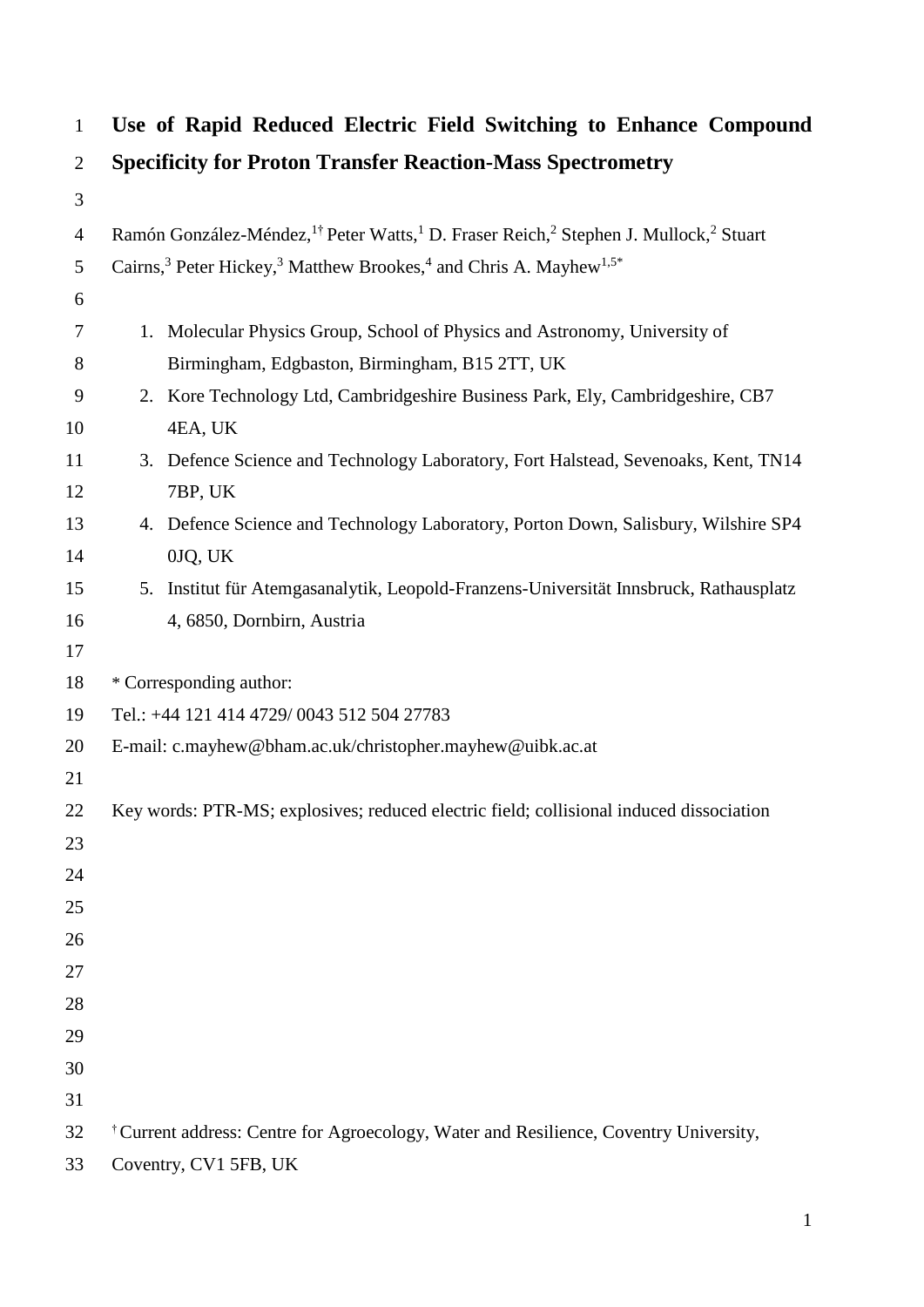# **Graphical abstract**

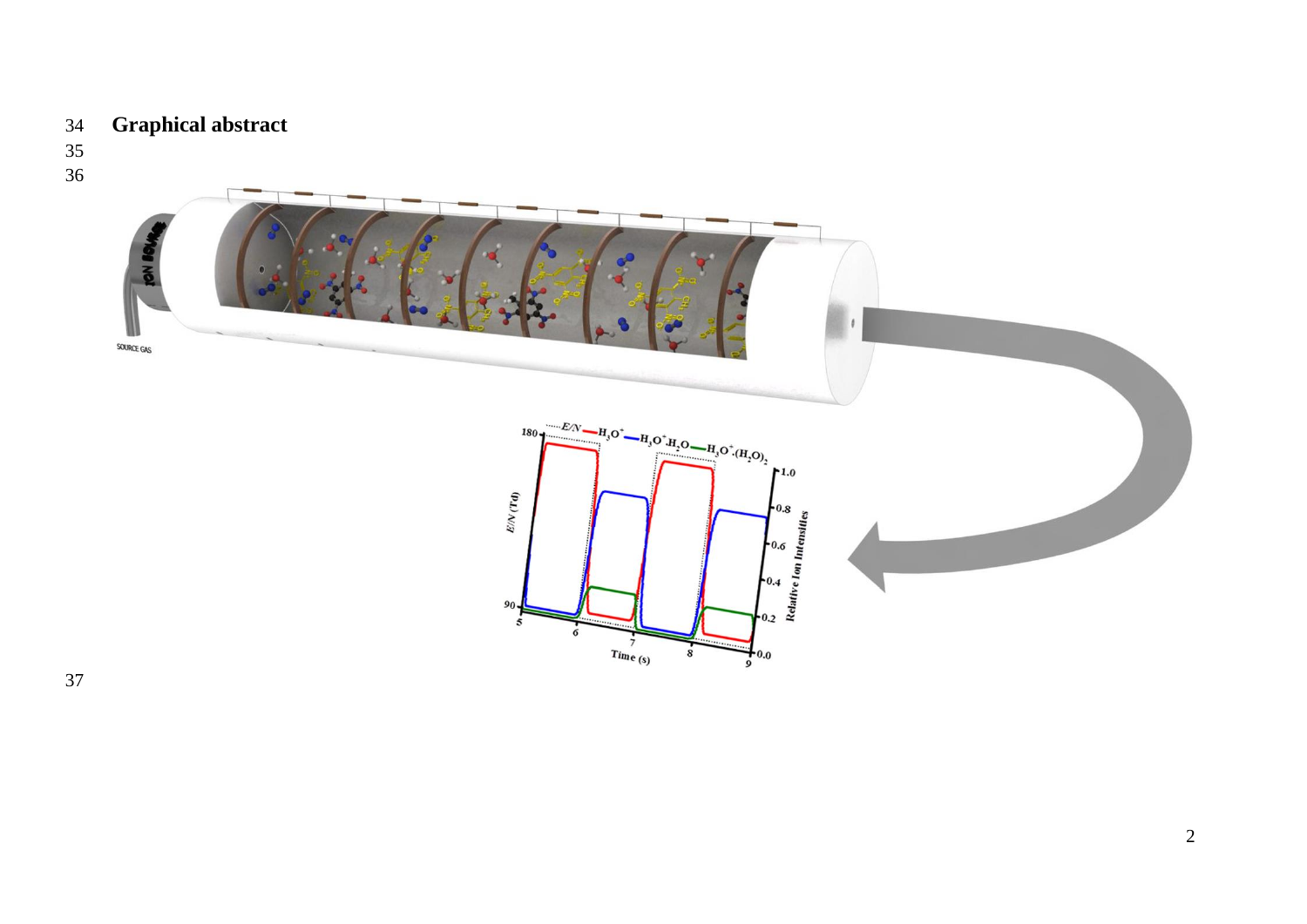#### **Abstract (250 words)**

 The high sensitivity of Proton Transfer Reaction-Mass Spectrometry (PTR-MS) makes it a suitable analytical tool for detecting trace compounds. Its specificity is primarily determined by the accuracy of identifying the *m*/*z* of the product ions specific to a particular compound. However, specificity can be enhanced by changing the product ions (concentrations and types) through modifying the reduced electric field. For current PTR-MS systems this is not possible for trace compounds that would only be present in the reaction chamber of a PTR-MS for a short time (seconds). For such circumstances it is necessary to change the reduce electric field swiftly if specificity enhancements are to be achieved. In this paper we demonstrate such a novel approach, which permits any compound that may only be present in the drift tube for seconds to be thoroughly investigated. Specifically, we have developed hardware and software which permits the reaction region's voltages to be rapidly switched at a frequency of 0.1-5 Hz. We show how this technique can be used to provide a higher confidence in the identification of compounds than is possible by keeping to one reduced electric field value through illustrating the detection of explosives. Although demonstrated for homeland security applications, this new technique has applications in other analytical areas and disciplines where rapid changes in a compound's concentration can occur, e.g. in the Earth's atmosphere, plant emissions and in breath. Importantly, this adaptation provides a method for improved selectivity without expensive instrumental changes or the need for high mass resolution instruments.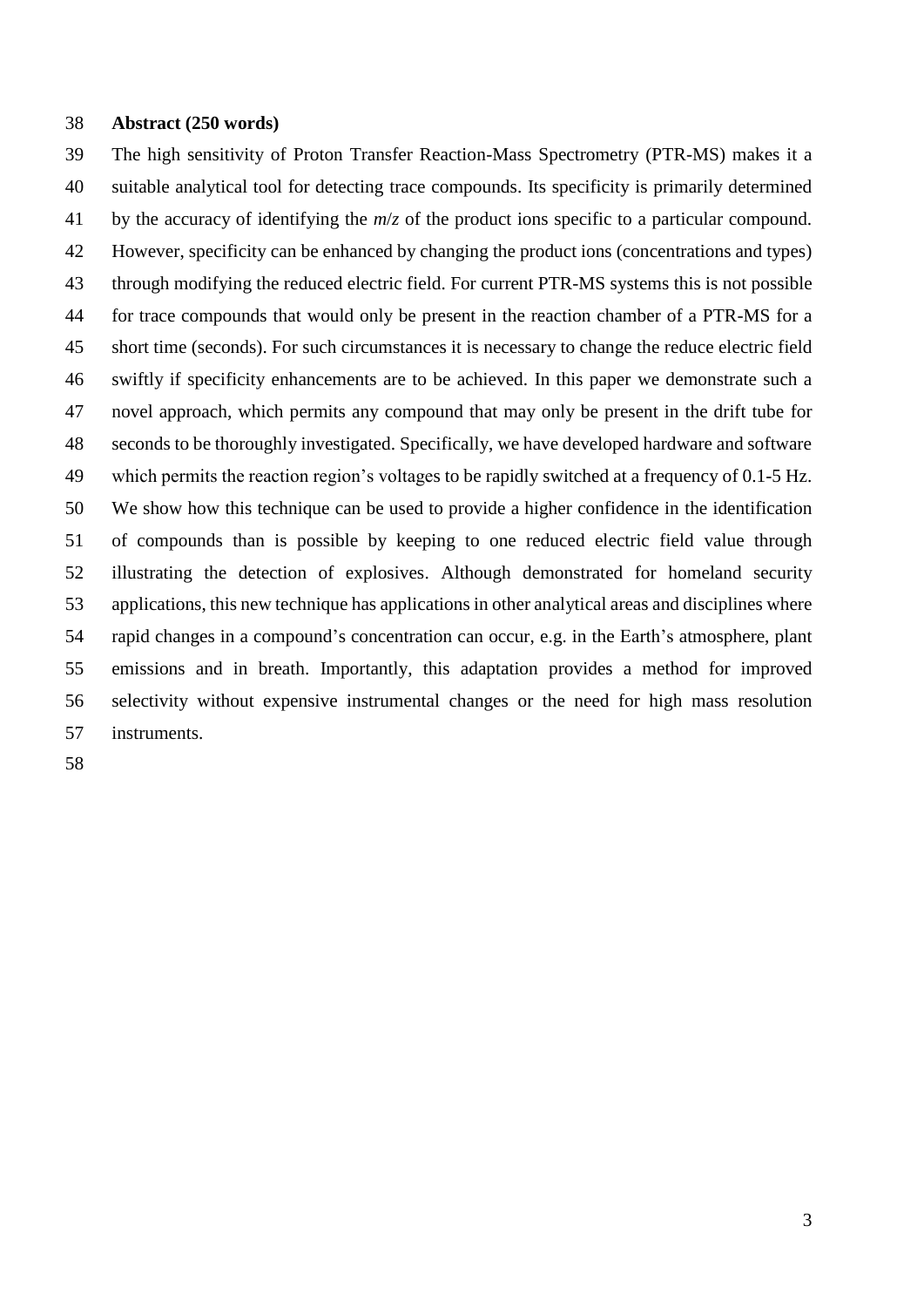Proton Transfer Reaction-Mass Spectrometry (PTR-MS) is a broad-based technique that has proved its analytical use in many fields including atmospheric chemistry, food science, breath 61 analysis and Homeland Security.<sup>1</sup> Within the Homeland Security area, PTR-MS is capable of detecting a wide range of dangerous substances, and a number of studies have been published 63 dealing with chemical warfare agents, illicit drugs and explosives.<sup>2-19</sup> A key criterion for any analytical instrumentation is sensitivity. The high sensitivity of PTR-MS, which can now reach 65 levels of parts per quadrillion by volume in seconds,<sup>20</sup> permits the relatively easy detection of many chemical compounds in trace amounts.

 While high sensitivity is necessary for a range of applications, high selectivity is also required so that chemical compounds can be identified with a high level of confidence in real- time. Higher selectivity is particularly needed with increasing sensitivity because the number of possible interferents at detectable levels increases. High chemical specificity is of considerable importance to the military, to emergency responders and for applications in security areas such as airports, harbours and train stations, where false alarms can cause significant cost and disruption to the public.

 Without a pre-separation stage (e.g. a Gas Chromatography (GC) stage), PTR-MS primarily relies on the value of *m/z* of the product ion(s) to identify a given chemical compound. This results in an uncertainty in identification. Fast GC systems are being developed for use with PTR-MS to reduce any ambiguity in assignment, but these still take away from a major advantage of PTR-MS, namely real-time measurements.

 A possible way to improve selectivity without losing the real-time capability advantage of PTR-MS is to manipulate the ion chemistry occurring in the reaction chamber. Thus different product ions (or changes in their intensities) can be used to aid in compound identification. A number of methods to achieve this have been proposed and adopted. One method is to use 83 different reagent ions, e.g. changing from  $H_3O^+$  (proton transfer reactions) to  $O_2^+$  (charge 84 transfer) to produce different product ions.<sup>13</sup> This is achieved by switching the reagent gas from 85 water to air. Given that the reactions of  $O_2$ <sup>+</sup> and  $H_3O$ <sup>+</sup> with a neutral compound results in 86 different product ions, rather than switching reagent ions,  $13-16$  it may be more beneficial for improved selectivity to have both (or more) reagent ions injected into the reaction chamber simultaneously, as recently illustrated by Amador-Muñoz et al.<sup>21</sup> 

 A more recent proposition to improve selectivity is the use of a RF ion funnel system 90 to enhance collisional induced dissociation (CID).<sup>18,19</sup> Changes in CID can also be achieved by changing the reduced electric field, which is the key operational parameter in PTR-MS, and is the ratio of the electric field *E* in the drift tube to the total neutral number density *N*. By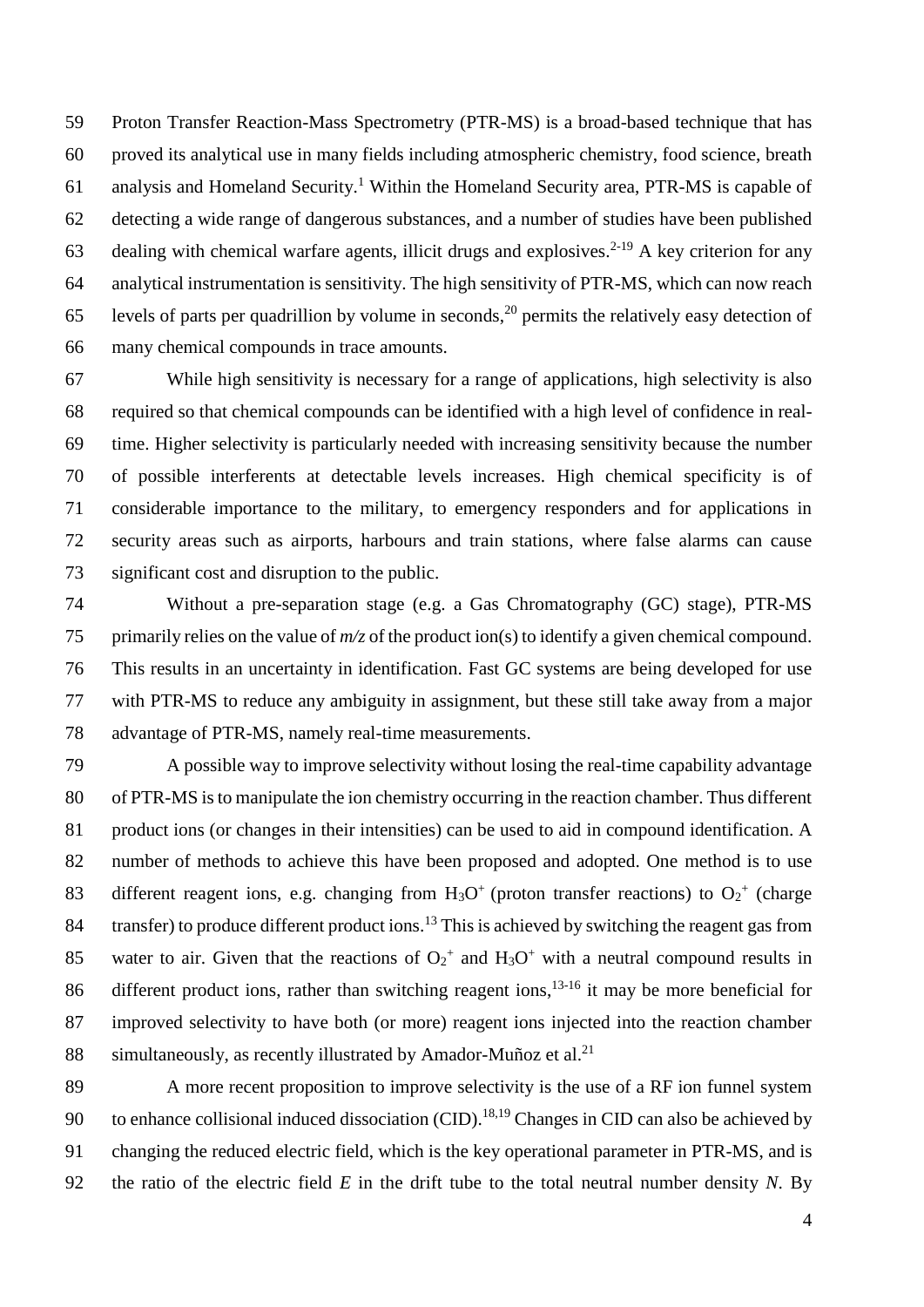changing the reduced electric field from a low value, for example 80 Td, to a high value, for example 180 Td (or vice-versa) differences in product ion distributions will occur. This can aid in the identification of the trace neutral responsible for those ions. This approach was used in 96 the early investigations using  $PTR-MS$ ,  $22,23$  where changes in the reduced electric field were used to distinguish isomeric compounds. More recent examples exploiting this technique can 98 be found in the literature,<sup>24-26</sup> and this same approach was used by González-Méndez *et al.* to discriminate between nitro-glycerine (NG) and the isobaric compound 2,4,6-trinitrotoluene (TNT).<sup>17</sup> For that study the drift tube voltage was changed manually. However, for the switching of the reduced electric field to be analytically useful, the reduced electric field needs to be changed at a frequency whose reciprocal is comparable to the sample time of a compound in the drift tube. This is particularly the case for areas of application where the sample is present in the reaction chamber of a PTR-MS for short periods of time, e.g. a real-time breath sample 105 (< 10 s) or for thermally desorbed materials such explosives ( $\lt$  20 s).

 The simplest way to provide a rapid change in *E/N* is to alter the *E* field by changing the voltage applied across the drift tube. In this paper we present details of a collaborative project involving Kore Technology Ltd. (Ely, UK), the Defence Science and Technology Laboratory and the University of Birmingham on new hardware and software modifications for such a purpose. We illustrate the application of this new development to a number of explosive, or explosive-related compounds, namely 2,4- and 2,6-dinitrotoluene (2,4- and 2,6- DNT, *m/z* 182.03, C7H6N2O4), hexamethylene triperoxide diamine (HMTD, *m/z* 208.07, C6H12N2O6), and 1,3,5-trinitroperhydro-1,3,5-triazine (RDX, *m/z* 222.04, C3H6N6O6). These have been selected to show the application of the system for chemical compounds with different physical properties, such as vapour pressures, and chemical functional groups.

 Finally, we comment that it may be even more beneficial for selectivity improvements to have the combined operation of a radio frequency ion-funnel PTR-MS and fast drift tube voltage switching. This is exemplified in this study for 2,4,6-trinitrotoluene (TNT, *m/z* 227.02,  $C_7H_5N_3O_6$ .

#### **Methods**

 **Experimental Details.** A Kore Technology Ltd. Proton Transfer Reaction-Time of Flight- Mass Spectrometry (PTR-ToF-MS) was used, details of which have been comprehensively 124 described elsewhere.<sup>27, 28</sup> In brief, a needle valve is used to introduce water vapour from a container into a hollow cathode discharge source where, after ionisation via electron impact 126 and subsequent ion-molecule processes, the terminal reagent ions are predominantly  $H_3O^+$  (or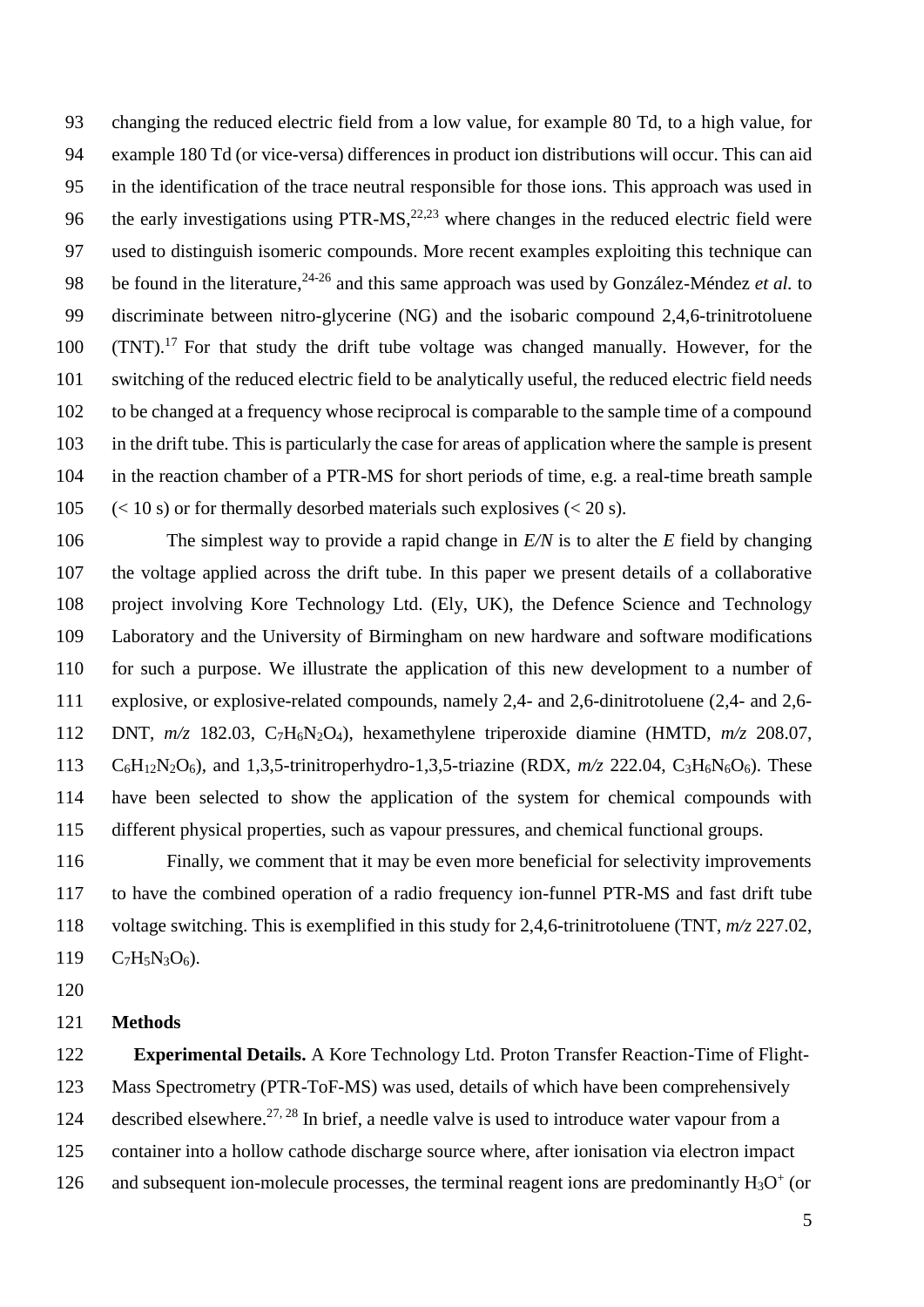127 at low *E/N* < 80 Td protonated water clusters). These ions are transferred from the ion source into the reaction chamber, also referred to as the drift tube (DT), of the PTR-ToF-MS, where 129 they encounter the analyte.  $H_3O^+$  efficiently reacts with an analyte M through proton transfer providing M has a proton affinity greater than that of water  $(PA(H_2O) = 691 \text{ kJ mol}^{-1})$ . Proton transfer from the protonated water clusters will only occur if PA (M) is higher than 132 that of the water clusters, which possess higher proton affinities than  $H_2O$ . For example, the 133 proton affinity of the water dimer is 808 kJ mol<sup>-1</sup>. If  $PA(H_2O) < PA(M) < PA(H_2O)_2$ , as is the 134 case for many explosives, then as the concentration of  $H_3O^+$  decreases at low  $E/N$  then the concentrations of the product ions must also decrease, but this is somewhat compensated by the increased reaction time. In this study, only HMTD has a proton affinity greater than that of water clusters.

 Proton transfer can be non-dissociative (resulting in the protonated parent molecule 139 MH<sup>+</sup>) and/or dissociative. Dissociative proton transfer results in product ions which, depending 140 on their  $m/z$  values, may be useful for the identification of a compound. Fragmentation may be spontaneous upon proton transfer or may require additional energy which is supplied through numerous collisions with the buffer gas during the migration of the product ions down the drift tube under the influence of the electric field, *E*.

 The instrument's DT used in this study also incorporates a radio-frequency ion funnel 145 (RFIF).<sup>18, 29</sup> In brief the RFIF consists of 29 stainless steel plates of 0.2 mm thickness, mounted on precision-machined ceramic rods at an even spacing of 3.2 mm per plate. Tabs on the electrodes permit a resistor chain on a ceramic strip to be connected in addition to two capacitor stacks which allow the RF to be applied to the second half of the reactor. The orifice diameters of the plates through the first half of the stack is 40 mm, as used in the standard drift tube reactor. In the second half of the DT the orifice diameter steadily decreases to 6 mm at the final plate before the exit aperture. Across the complete ion-funnel a DC voltage is applied driving ions axially. When just operating with only this voltage we shall refer to the instrument as operating in DC-only mode. To the second part of the drift tube a RF field can applied. The resonant frequency used is ~760 kHz and the voltage amplitude (peak-to-peak) is 200 V. The RF field is superimposed on the DC voltage gradient across the complete drift tube. We shall refer to operating the instrument with the RF on as RF-mode, and its use in this paper is exemplified for TNT only.

158 At the end of the drift tube there is an exit plate which has at its centre a 400  $\mu$ m aperture, through which a proportion of the reagent and product ions enter the ion transfer lens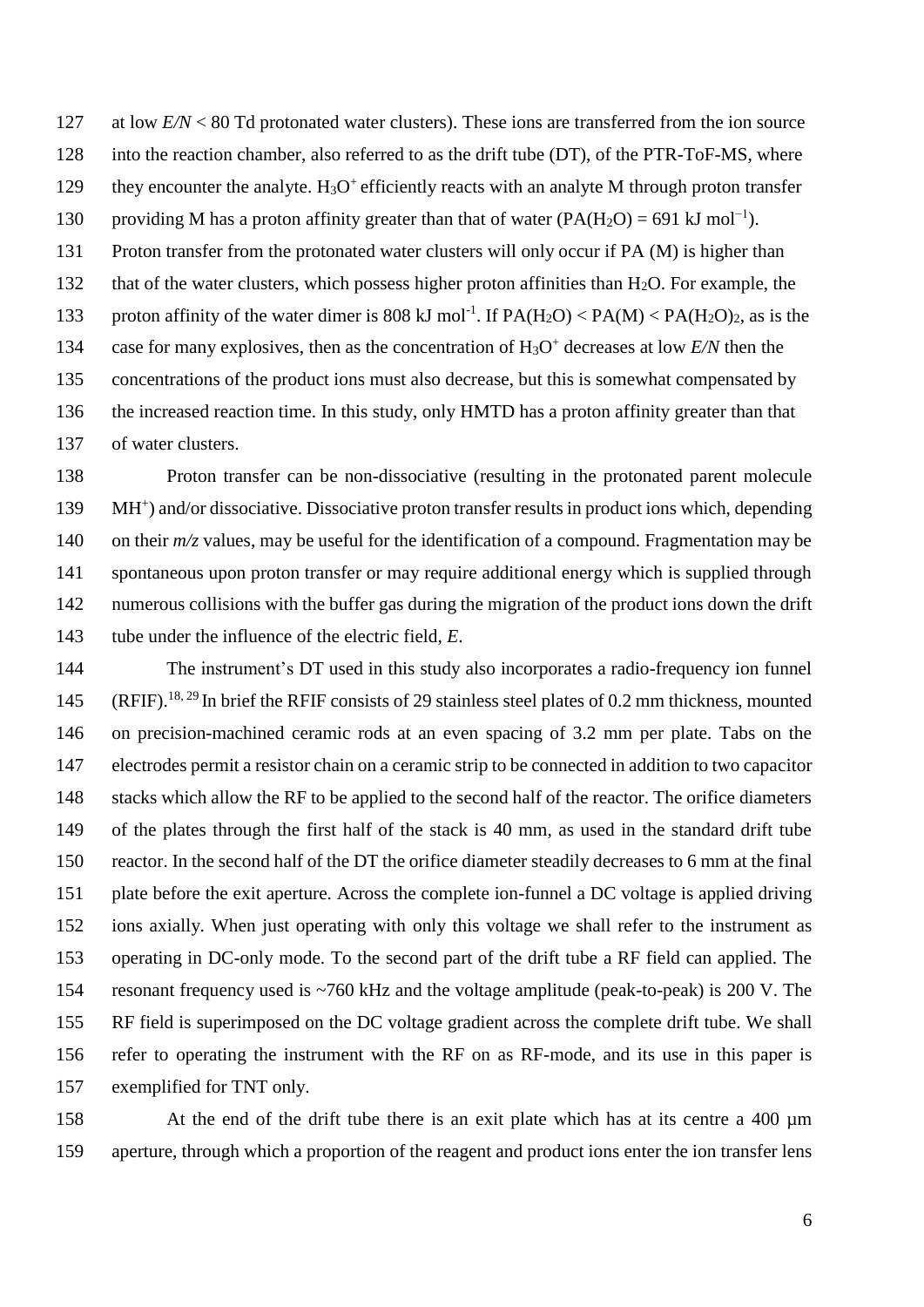section and then, after appropriate lensing, onwards to the pulser section, from which ions are pulsed into to the time-of-flight mass spectrometer for detection.

 **Fast Reduced Electric Field Switching.** New electronics were developed by Kore Technology Ltd. for the purpose of providing fast reduced electric field switching that can be retrofitted into any Kore PTR-ToF-MS. The fast reduced electric field switching is accomplished by software control of a programmable +500 volt power supply unit (PSU). This can be controlled over the range 50 to 450 volts (covering typically the *E/N* range of between approximately 10 and 250 Td). It is possible to switch the output voltage according to the two required *E/N* values. This is achieved using a digital-to-analogue converter that allows a new software interface to set the two voltage values between which the power supply will switch. In addition to the voltage control, the software also provides the facility to alter the frequency of switching between two voltages. The data are saved as two separate, cumulative spectra from the two *E*/*N* states.

 The circuitry for the switching has been added to an existing set of electronics that was not designed for switching. Oscilloscope traces of the power supply output (only) show asymmetry in the rise and fall times of the voltage. This is due to built-in diode circuitry on the output of the power supply. If we define the period between a stable low voltage and a stable 177 high voltage after switching as the rise and fall times, we observe times of  $\sim 10$  ms and  $\sim 25$  ms, respectively. When the power supply is connected to the reactor, thus adding resistors and capacitors to the output, by the same criterion we observe greater time differences in the rise and fall times of the product ions (see section 3.1 for details). Analytically what is important is that data are acquired when the product ion signal is constant in the two phases. This is accomplished by means of using purposely written software that censors the data between voltage changes.

 **Operational parameters.** Explosives measurements were obtained through the use of PTFE swabs (ThermoFisher Scientific) doped with known quantities of explosives and placed into a Kore Technology Ltd. thermal desorption unit (TDU), which was connected to the inlet 187 of the PTR-ToF-MS. Details of the TDU have been given elsewhere.<sup>17</sup> The swabs came prepared from the manufacturer mounted on rectangular cardboard for easy insertion into the TDU. Once a seal was created, a carrier gas (in this study laboratory air) was heated to the temperature of the TDU before it flows through a series of holes in a heated metal plate. This heated air then passed through the swab and into the inlet system driving any desorbed material 192 through to the drift tube creating a concentration "pulse" of typically between  $10 - 20$  seconds 193 of an explosive in the drift tube.<sup>17</sup>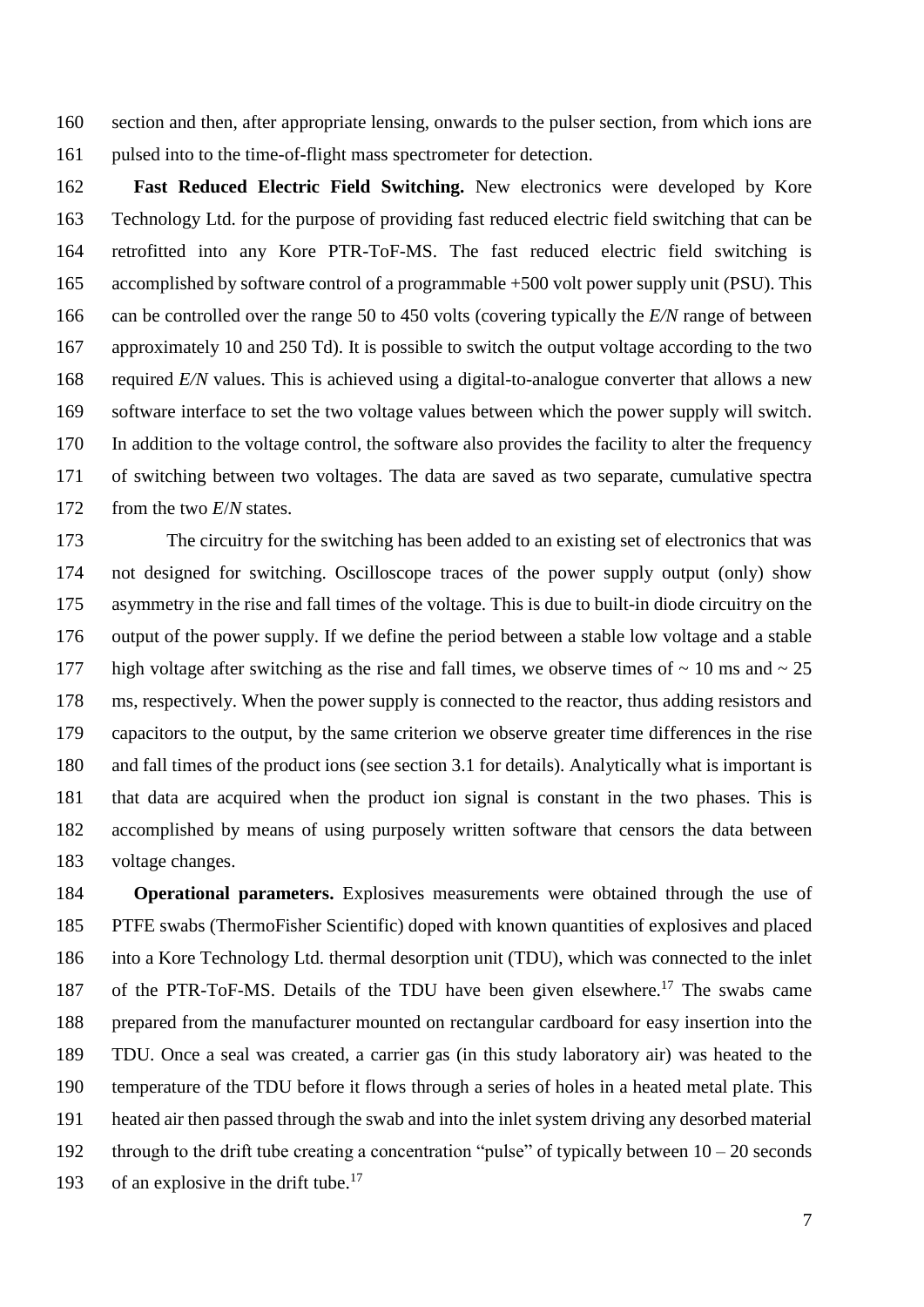Passivated (SilcoNert®) stainless steel inlet lines were used in order to minimise adsorption effects. All measurements were taken under the same operational conditions. The TDU, inlet tubing and drift tube were maintained at 150 ºC. The drift tube pressure was set at 1.1 mbar. The only variable was the operating drift tube voltage, which was changed to provide the appropriate reduced electric fields to yield the product ion(s) of interest for each explosive investigated.

 For the fast switching experiments, the acquisition time per point was set to 40 ms. Such short acquisition times imply that ion counts fluctuations will be at the level of 15 to 20% due to ion count statistics. However, in real operation it is not necessary to present a signal that has not been processed. It is better to show for each individual cycle average ion signals outside of the circuit's time constants (i.e. after the rise and before the fall time), and that is what is presented in this paper, other than for one data set to illustrate the typical level of fluctuation observed in the signal intensities for 40 ms acquisition times over a cycle (see section 3.1).

 **Explosive Compounds.** Explosive standards were purchased from AccuStandard Inc., New Haven, CT. and diluted in the appropriate solvent(s) (HPLC grade) to provide the required quantity. Typically, the measurements were undertaken with between 1 and 50 ng of explosives deposited on the swabs prior to their insertion into the TDU to give an idea of realistic measurements.

 **Density Functional Theory Calculations.** Density Functional Theory (DFT) calculations have been undertaken to determine the proton affinities and gas-phase basicities for the reactions of HMTD and RDX. These were obtained using the Gaussian09W program with the 215 GaussView05 interface,<sup>30</sup> and the B3LYP functional with 6-31+G(d,p) basis set.

#### **Results and Discussion**

 **Reagent Ions.** Before conducting any switching experiments with samples, it was important to characterise the time constants associated with the rapid change of voltages applied to the drift tube. To investigate this, we examined the temporal profile of the protonated water  $H_3O^+$   $(m/z)$  19.02) and the dimer and trimer protonated water clusters, H<sub>3</sub>O<sup>+</sup>.H<sub>2</sub>O ( $m/z$  37.03) and H<sub>3</sub>O<sup>+</sup>.(H<sub>2</sub>O)<sub>2</sub> ( $m/z$  55.04), respectively. These were chosen because their individual concentrations in the drift tube are very sensitive to the *E/N* value used. For example, at 90 Td protonated water clusters are the dominant reagent ions, whereas at 180 Td these have negligible intensities because the collisions occurring in the drift tube are sufficient to break-226 up protonated water clusters to the  $H_3O^+$  monomer. It should however be appreciated that the relative intensities of the reagent ions recorded are those measured at the detector. The actual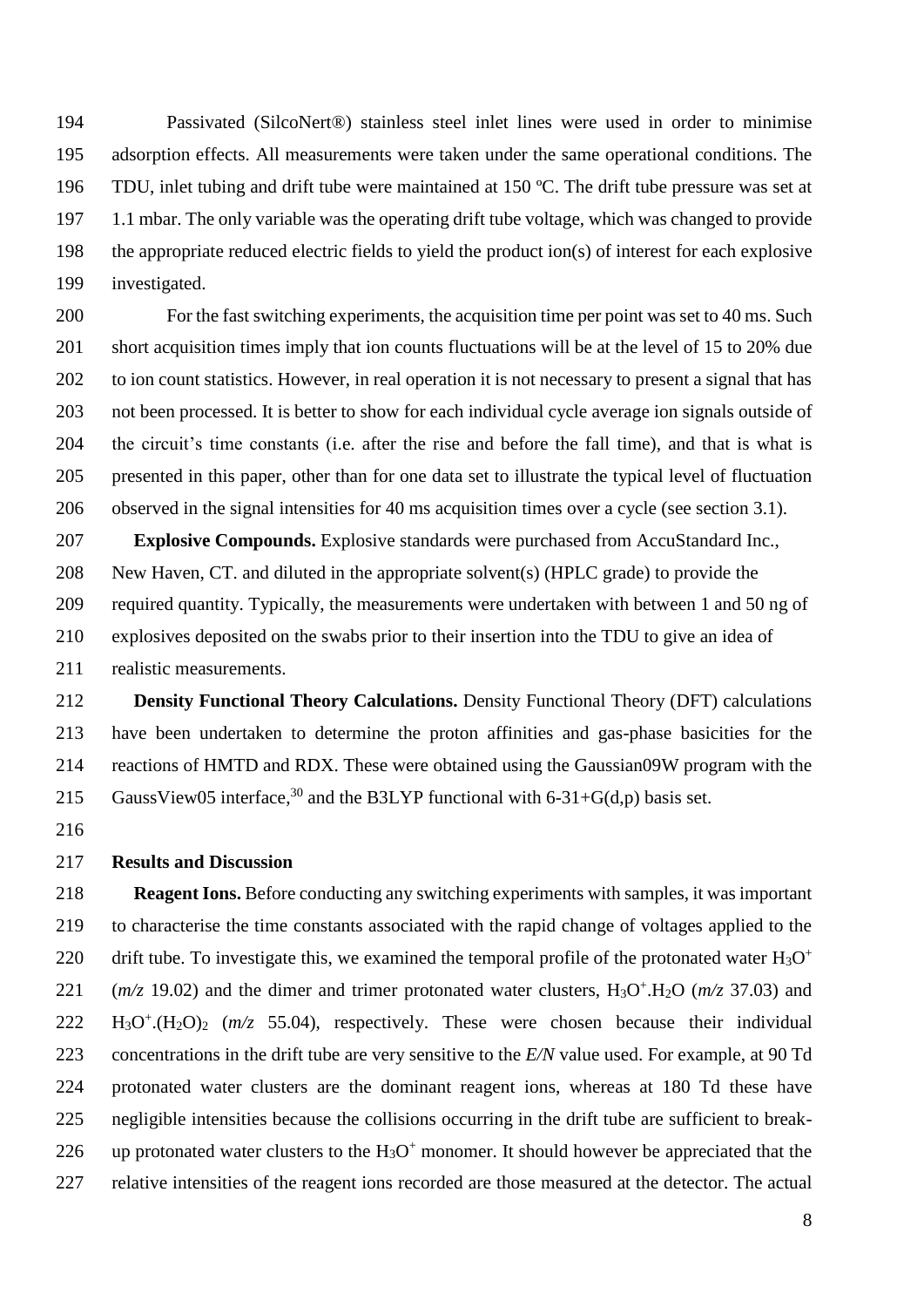distribution of reagent ions in the drift tube may be different owing to possible break-up of the protonated water clusters in the transfer optics from the DT to the mass spectrometer and as a result of the dependence of the transmission of the ions on *m/z*.

 Figure 1 shows measurements of the fractional reagent ion signals (total ion signal adds 232 up to 1) for  $H_3O^+$ ,  $H_3O^+$ .  $H_2O$  and  $H_3O^+$ .  $(H_2O)_2$  for 180 Td and 90 Td switching at a frequency 233 of approximately 1 Hz, starting with 180 Td at  $t = 0$ s. Figure 1(a) shows the raw data obtained from the instrument to illustrate the noise associated with 40 ms data acquisition and (b) the processed averaged data over the part of the cycle for which the ion signals have reached stability. The measured transition time when switching from a low to a high *E* value to result in 95% of the maximum ion signal was measured to be 60 ms. For changing from high to low *E* values the transition time was measured as 140 ms to reach within 5% of the stable lowest ion signal for that *E*/*N* phase. In practice this limits the switching frequency to less than 5 Hz. However, we will demonstrate that that is more than adequate for applications to explosive detection, and hence to applications where the concentration of an analyte is changing over the time period of seconds.

- 
- (a)

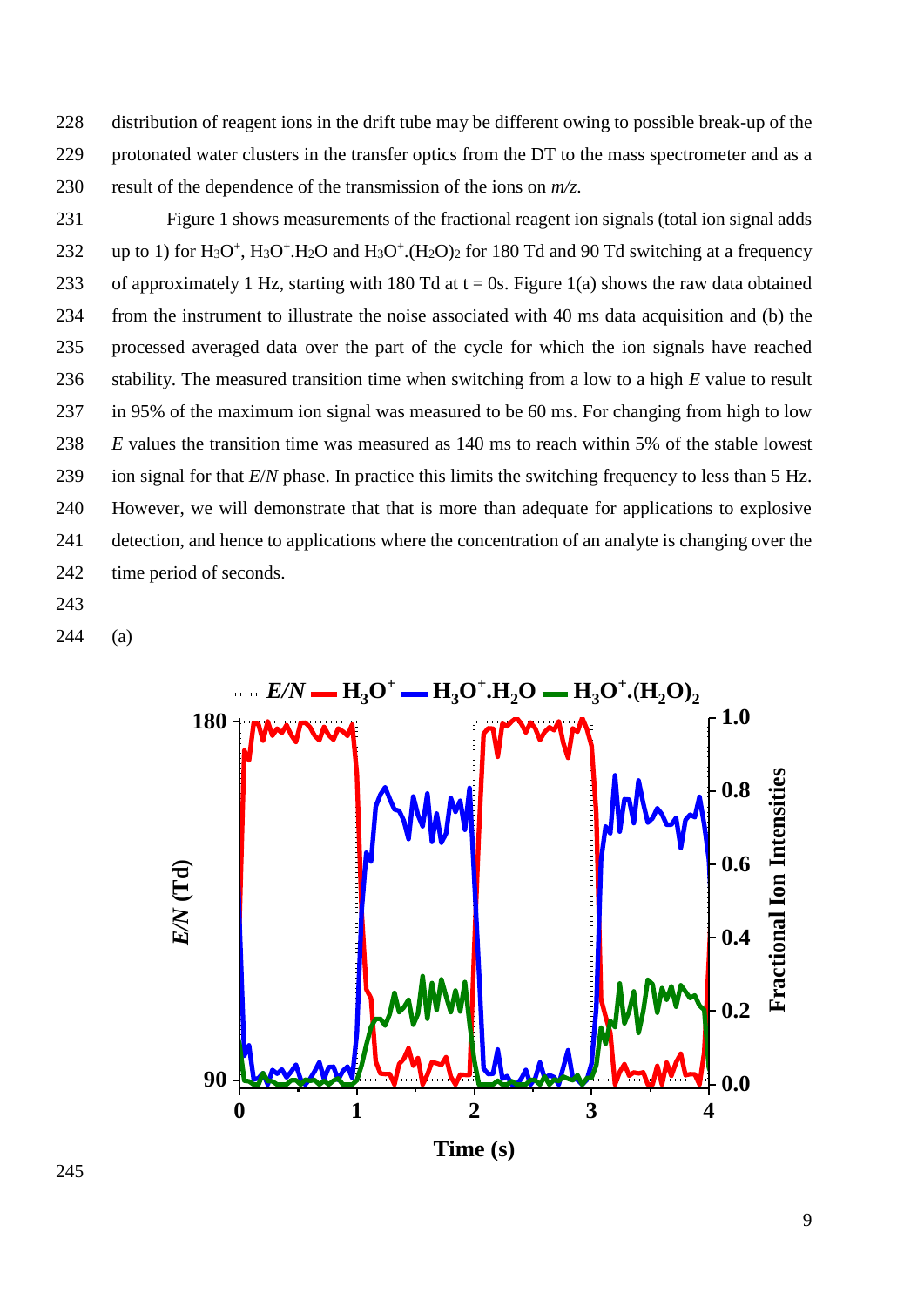(b)



 **Figure 1.** Changes in the fractional ion intensities of protonated water and protonated water clusters as *E/N* is switched between 180 Td and 80 Td at a frequency of 1 Hz showing (a) raw data and (b) averaged ion intensities.

## **Examples of Improved Selectivity: Explosive compounds**

 **Product ion distributions as a function of the reduced electric field.** For any given explosive, it is first necessary to ascertain the dependence of the product ion intensities as a function of *E*/*N*, and hence determine which two *E*/*N* values should be used to enhance selectivity. The dependences of the product ion distributions (PIDs) on *E*/*N* are required. Therefore, in the following, not only are the characteristics of the switching reported, but also details on the PIDs for 2,4-DNT, 2,6-DNT, HMTD, and RDX. However, it is important to appreciate that the PIDs we have determined for different reduced electric fields are specific to the KORE PTR-ToF-MS instrument and the operational conditions we have used. Owing to *m/z* dependence transmission of ions from a drift tube at a specific *E*/*N* to the transfer optics and then through the mass spectrometer, differences in operational conditions (i.e. pressure and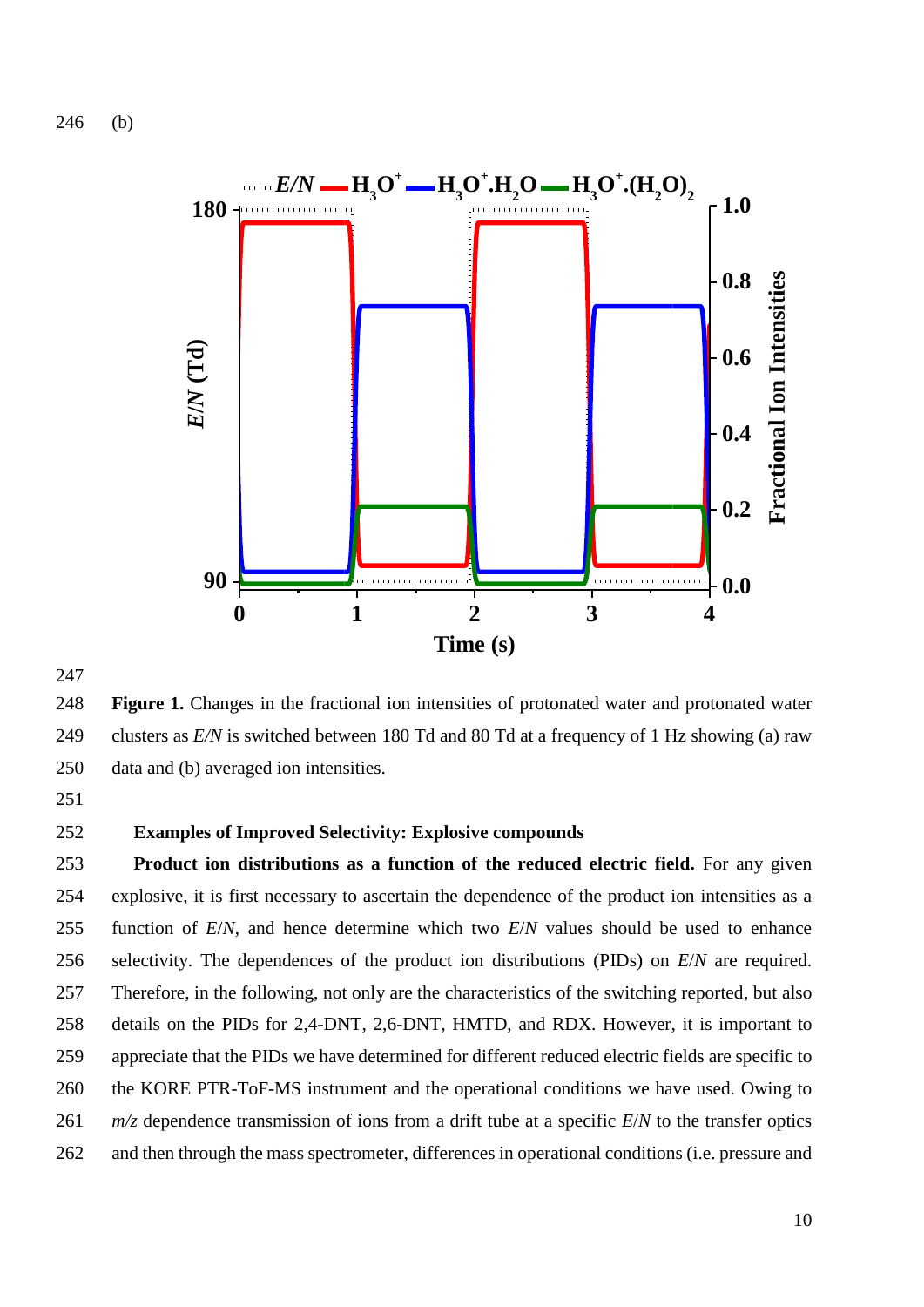temperature), potential surface effects (e.g. stability of compounds e.g. reactions on metal surfaces or decomposition) and the rate of heating used for the thermal decomposition, different PIDs will result from the use of different conditions and instruments. Hence for a PTR-MS instrument to be of analytical use, the PIDs will need be determined for a given instrument under the set of conditions being used. The PIDs obtained and reported from PTR-MS studies should therefore include as much detail as possible, including information on any allowances used for transmission dependencies etc. For use in determining the probability of a given reaction pathway full details on *m/z* dependent transmission and detection sensitivity, thermal or reactive decomposition of the parent molecule, and effects of differences in operational conditions are required.

 In the following the explosives' product ion distributions as a function of *E*/*N* have been obtained from the average of three background subtracted scans for each *E*/.

**2,4-** and 2-6 dinitrotoluene (C<sub>7</sub>**H**<sub>6</sub>**N**<sub>2</sub>**O**<sub>4</sub>). Figure 2 shows the PID plot as a function of  $E/N$  (70 - 230 Td) for (a) 2,4-DNT and (b) 2,6-DNT. (The product ion branching ratios for 2,6-DNT have already been published in another paper by us dealing with the applications of a radio 278 frequency field in the drift tube.<sup>18</sup> However, for ease of comparison with the 2,4-DNT isomer the results are reproduced in this paper. The only difference is that the second water cluster  $(2.6-DNTH^+(H_2O)_2)$  is not shown in figure 2(b), because its intensity is insignificant.)

 From figures 2(a) and (b) it can be seen that monitoring product ions at *m/z* 183.04 (the 282 protonated parent) and 201.05 ( $DNTH<sup>+</sup> H<sub>2</sub>O$ ) is sufficient for assigning 2,4-DNT, but that the presence of *m/z* 136.04 (elimination of HONO from the protonated parent) and *m/z* 91.06 (elimination of two nitro groups) observed at the high *E/N* setting indicates the presence of 2,6- DNT. Another common ion detected for both isomers at high reduced electric field values is at  $m/z$  165.05, which results from the elimination of H<sub>2</sub>O from the protonated parent. Given that 287 this is observed for both isomers, it cannot be used to differentiate the isomers.<sup>18</sup> A summary of results from the fast switching experiment for 2,4-DNT and 2,6-DNT are shown in figure 3, which show how the two isomers can be readily distinguished.

- 
- 
- 
- 
- 
- 
-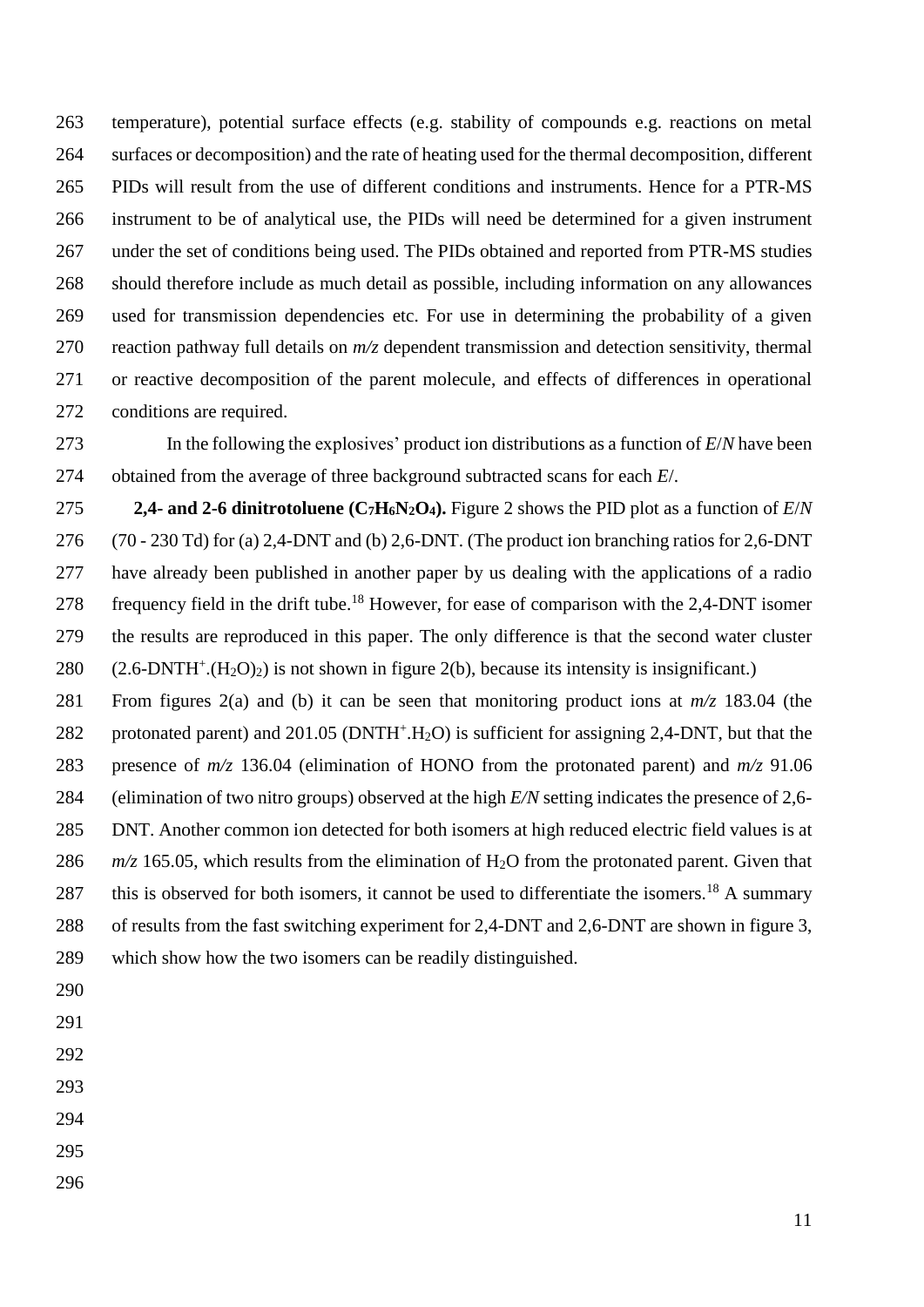297 (a)



(b)



298 **Figure 2.** (a) Percentage product ion distribution (PID) results for (a) 2,4-DNT and (b) 2,6- 299 DNT as a function of reduced electric field (70 to 230 Td).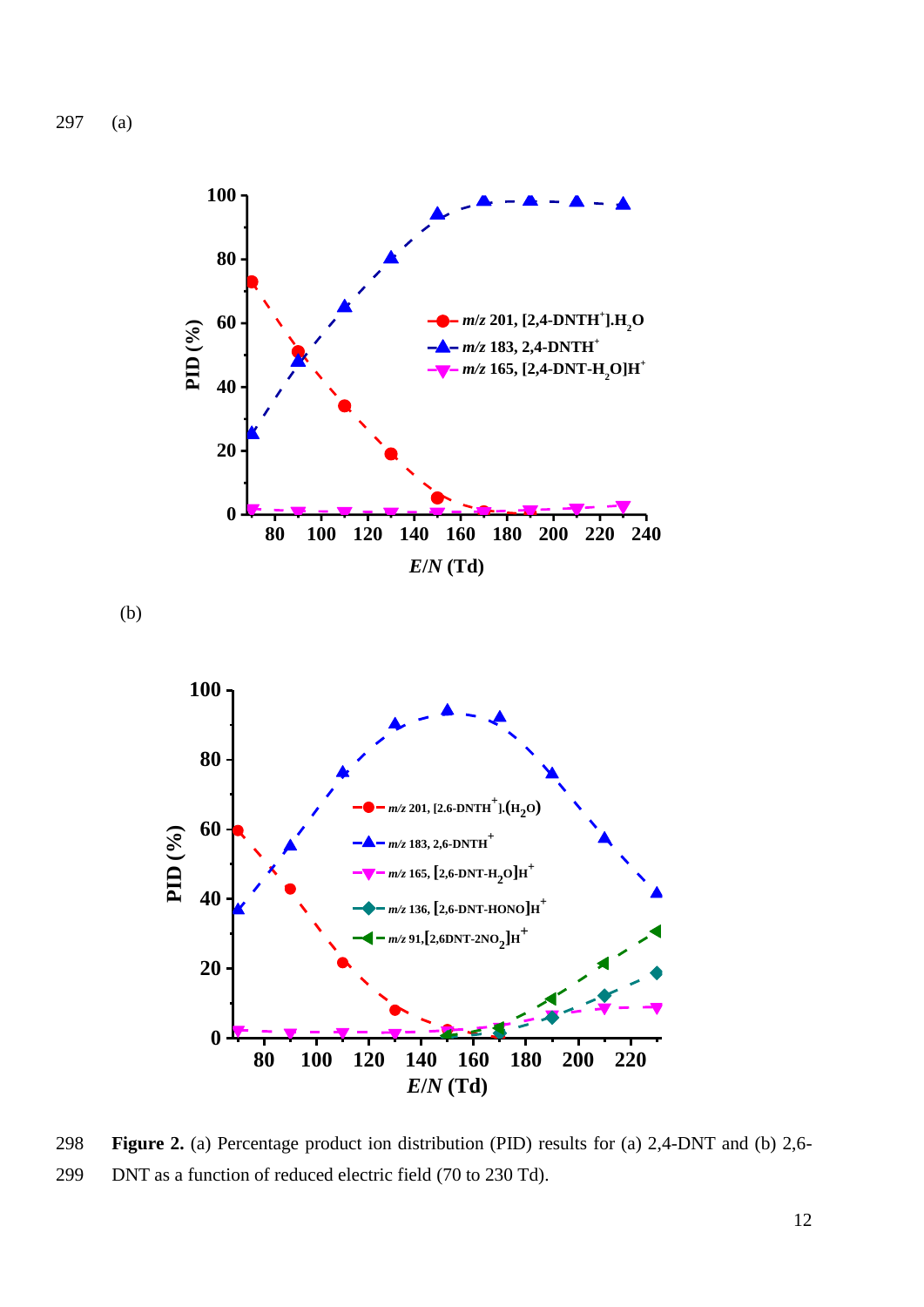300 (a)



302

303 **Figure 3.** Changes in the fractional ion intensities averaged over each cycle using 1 Hz *E/N* 304 switching between 70 Td and 230 Td for (a) 2,4-DNT and (b) 2,6-DNT. The product ions at 305 *m/z* 91.06 and *m/z* 136.04 are distinctive of 2,6-DNT.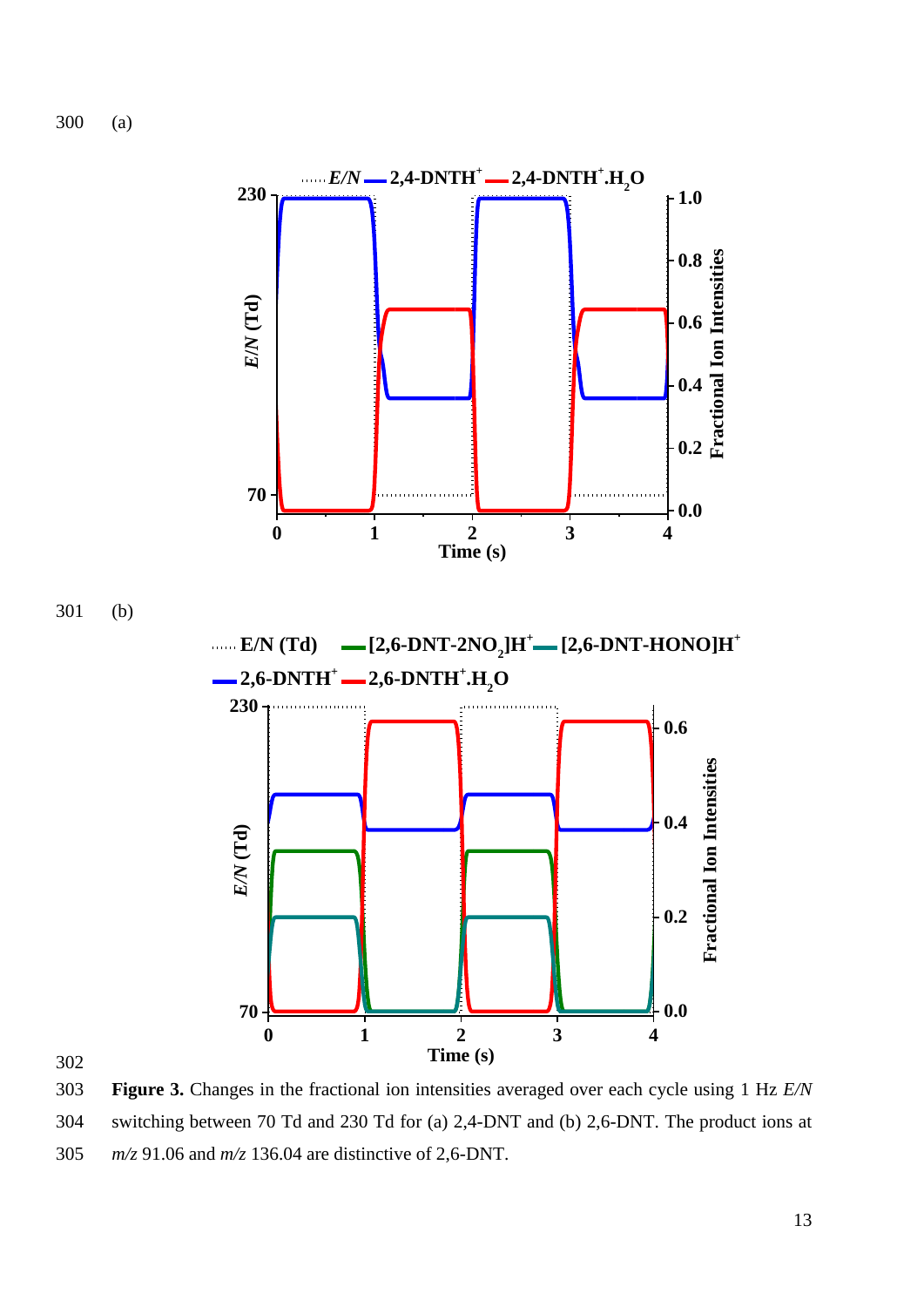**HMTD (C6H12N2O6).** For HMTD five product ions are observed at *m/z* 46.03, 74.02, 88.04, 179.07 and 209.08. The product ions at *m/z* 88.04 and *m/z* 179.07 have negligible intensities at all *E/N* values, and are therefore not considered further. *m/z* 209.08 is the protonated parent, but only has a reasonable intensity at low  $E/N$  (< 90 Td). DFT calculations give 877 kJ mol<sup>-1</sup> 310 and 844 kJ mol<sup>-1</sup> as the proton affinity and gas-phase basicity, respectively, for HMTD. Thus proton transfer from not only protonated water but also from the protonated water clusters is 312 exoergic. Given the high proton affinity of HMTD, the reaction of  $H_3O^+$  would most probably be dissociative, and the protonated parent is almost certainly a result of a reaction with 314 H<sub>3</sub>O<sup>+</sup>.(H<sub>2</sub>O)<sub>n</sub>. The product ion at  $m/z$  179.07 corresponds to the loss of formaldehyde (CH<sub>2</sub>O) 315 from the protonated parent, leaving  $C_5H_{10}N_2O_5H^+$ .  $m/z$  88.04 corresponds to  $C_3H_6NO_2^+$  and  $m/z$  74.02 to  $C_2H_4NO_2^+$ . By taking advantage of the high mass resolution associated with 317 KORE PTR-ToF-MS, we can rule out that the ion at  $m/z$  46.03 as being NO<sub>2</sub><sup>+</sup>, because the peak 318 position of that ion is at  $m/z$  45.99. CH<sub>4</sub>NO<sup>+</sup> agrees with  $m/z$  46.03. Given the significant rearrangement and eliminations required to produce this ion, and the fact that it has a high 320 branching percentage even at low  $E/N$  (see figure 4(a)), it is possible that  $CH_4NO^+$  does not directly result from dissociative proton transfer to HMTD. It is probable that this ion is a 322 consequence of the reaction of  $H_3O^+$  with a neutral product resulting from the thermal decomposition of HMTD in the system. Decomposition of HMTD could have resulted in the formation of other neutrals that then react with the reagent ions. However, initial temperature dependent measurements have not shown any dependence on the product ion distributions. The mechanism for the production of the product ions needs further exploration, but that is not the aim of this paper. Independent of the source of the product ions under the operation conditions 328 we have used, and especially for  $m/z$  46.03, they are still specific to HMTD and hence we can use them to specify the presence of HMTD. Figure 4 (a) shows the PID obtained for HMTD as a function of the reduced electric field (70 - 210 Td). Under the experimental conditions used the product ions that dominate are at *m/z* 46.03 and *m/z* 74.02. However, the presence of the protonated parent observed at low *E/N* is a useful ion for identification although it is observed with a low branching percentage. Thus we have selected the product ions at *m/z* 46.03, 74.02 and 209.08 for use in identifying HMTD with a high specificity under our operational conditions. The switching results using these three product ions are shown in figure 4(b). 

- 
-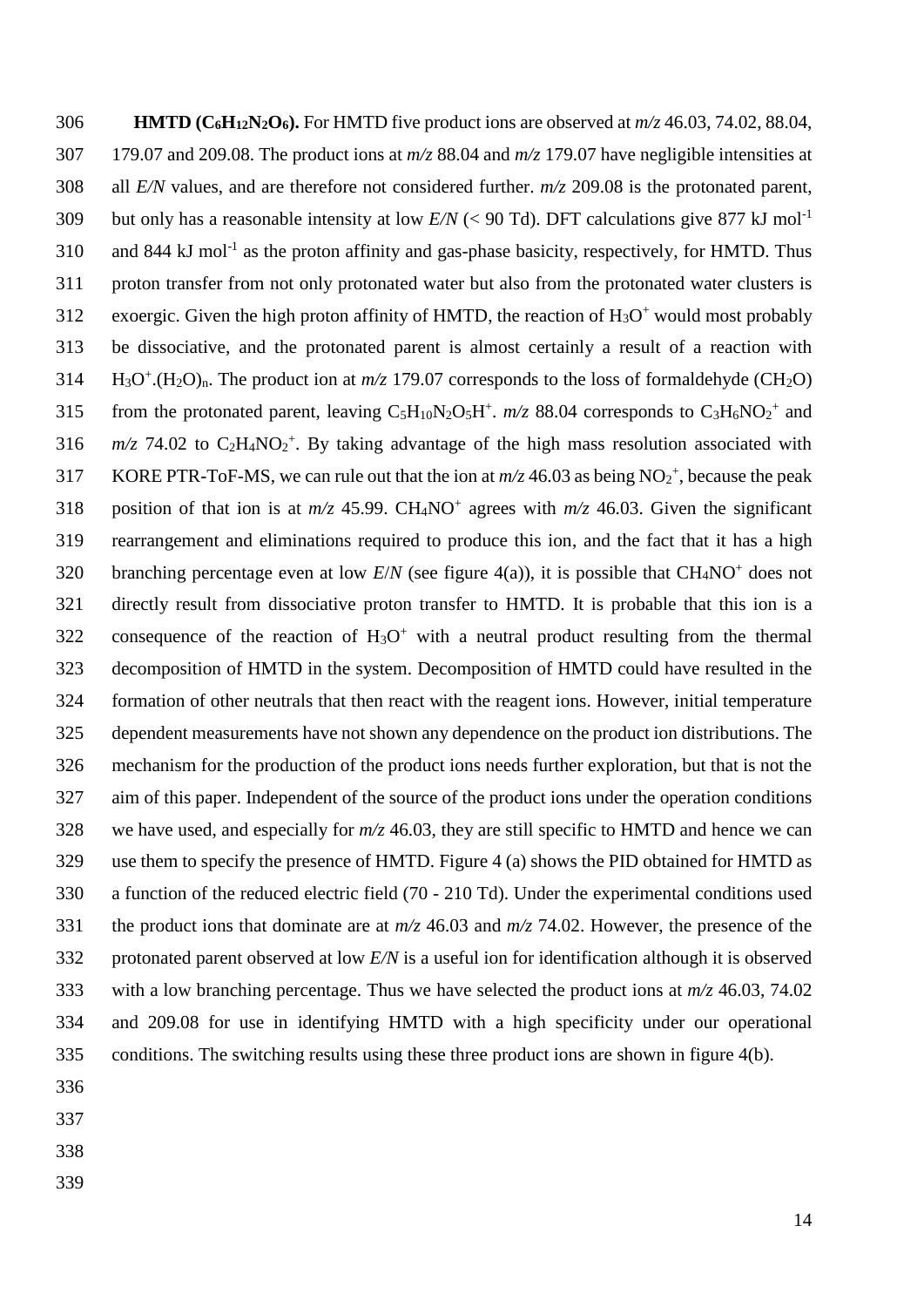340 (a)



344 **Figure 4.** (a) PID for HMTD as a function of reduced electric field covering the range 70-210 345 Td and (b) changes in the fractional ion intensities averaged over each cycle for a reduced 346 electric field switching 2 Hz. (2 Hz is presented here to illustrate the operation of the system as 347 a different frequency.)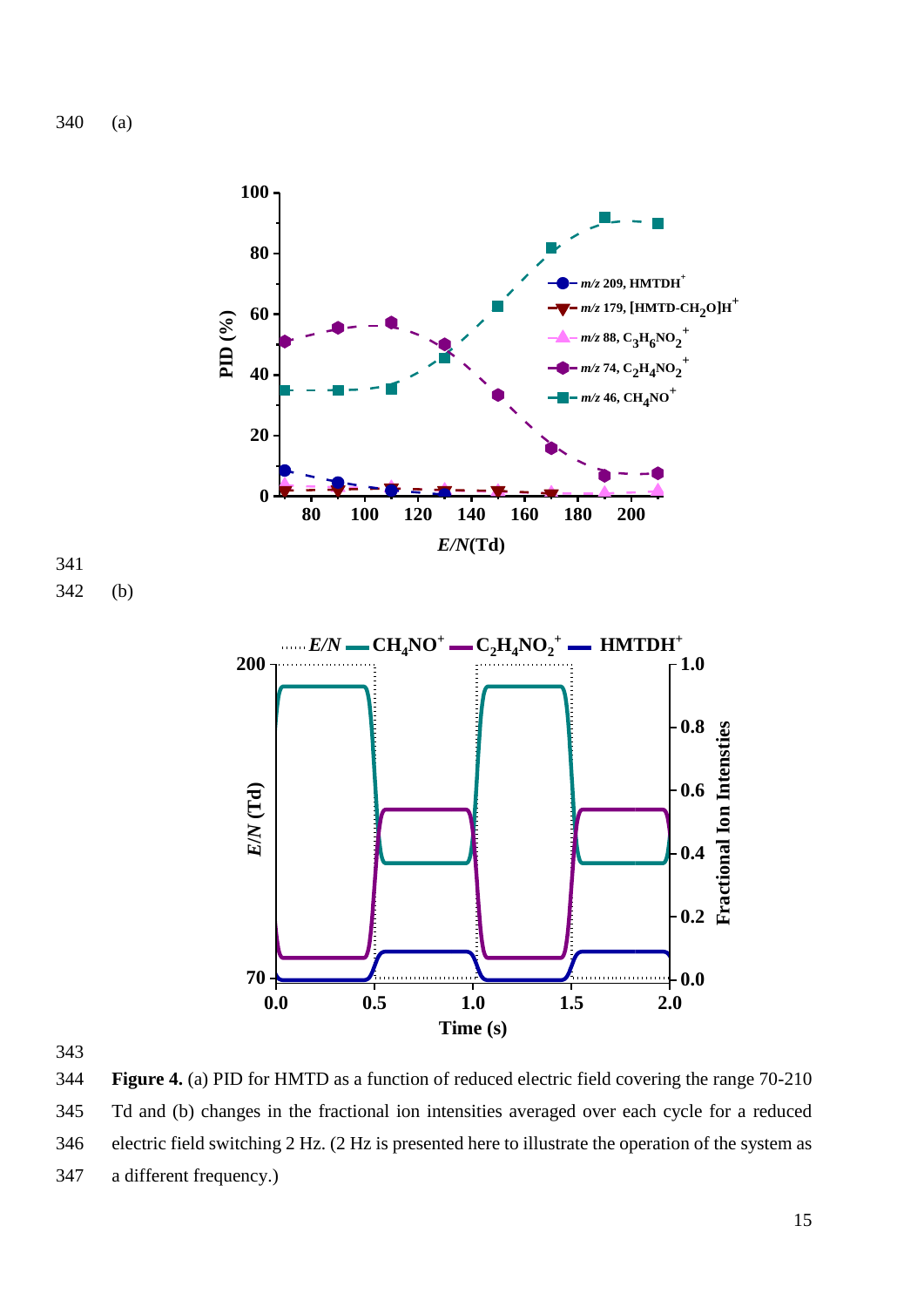**RDX (C<sub>3</sub>H<sub>6</sub>N<sub>6</sub>O<sub>6</sub>).** Major product ions are observed are at  $m/z$  45.99 (NO<sub>2</sub><sup>+</sup>) and  $m/z$  75.02 349 (CH<sub>3</sub>N<sub>2</sub>O<sub>2</sub><sup>+</sup>).  $m/z$  75.02 dominates for  $E/N < 160$  Td, whereas  $m/z$  45.99 dominates at for  $E/N$  $350 > 160$  Td. Another product ion is also observed at  $m/z$  176.04 ([RDX-HONO]H<sup>+</sup>) throughout the *E/N* range investigated, but it only appears at a low intensity compared to the other two primary product ions. At the lowest *E/N* an ion is observed at *m/z* 241.05. This is assigned to be RDXH<sup>+</sup>.H<sub>2</sub>O. Given the observation of this, it is surprising that no protonated monomer is detected. We propose that as the reduced electric field is increased to the stage where no water clustering occurs the protonated parent has too much internal energy for it to survive before 356 detection. DFT calculations give the PA and GB of RDX to be 764 kJ mol<sup>-1</sup> and 734 kJ mol<sup>-1</sup>, 357 respectively, and therefore only  $H_3O^+$  can efficiently react with RDX via proton transfer. Figure 5 (a) shows the PID for RDX as a function of *E/N* (70 – 210 Td) under the operational conditions we have used. A separate study is being undertaken to investigate temperature effects on the PID. For our operating temperatures, the PID shows that product ions at *m/z* 45.99, 75.02 and 241.05 are sufficient to identify the presence of RDX with a high level of confidence. Figure 5(b) shows the reduced electric field switching results for 70 Td and 170 Td.

(a)

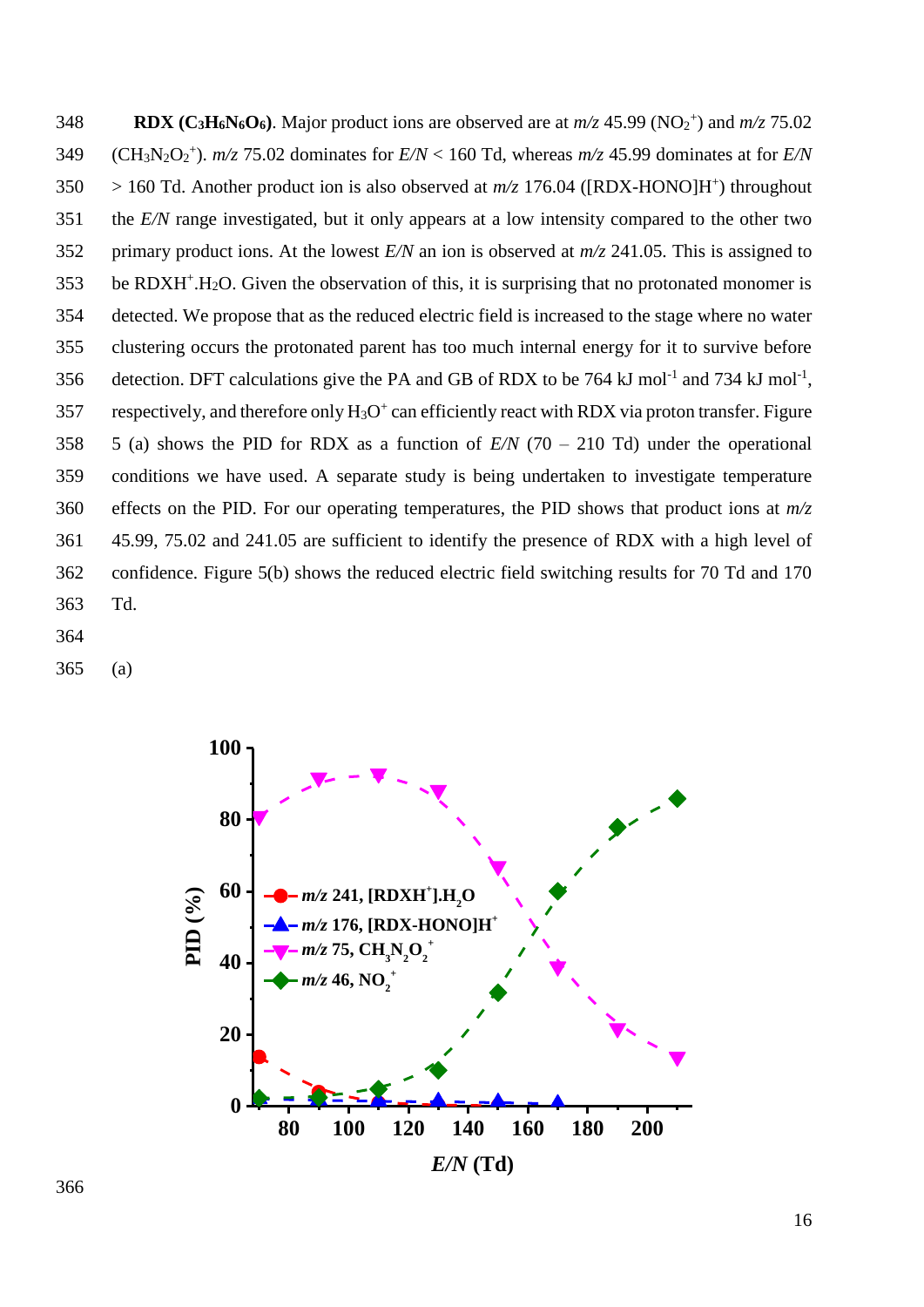367 (b)



368

369 **Figure 5.** (a) PID for RDX as a function of reduced electric field covering the range 70-210 370 Td and (b) results for the reduced electric field switching at 1 Hz.

371

 **Radio Frequency Ion Funnel and Drift Tube Voltage Switching: an Application to TNT.** Recently, we demonstrated how a radio frequency ion funnel-drift tube (RFIF-DT) can be employed in a novel way to modify the product ions resulting from the reaction of  $H_3O^+$ 374 with TNT through changes in collisional induced dissociation.<sup>18</sup> In DC-only mode, and for all *E/N* values investigated, the reaction of  $H_3O^+$  with TNT leads to only one product ion, namely 377 protonated TNT at  $m/z$  228.03.<sup>8</sup> However, in RF-mode, another fragment ion is observed at  $m/z$ 210.02, corresponding to the elimination of water from the protonated parent,<sup>18</sup> with the intensity of this product ion increasing relative to the protonated parent with decreasing drift tube voltage (i.e. decreasing *E/N* in DC mode). In that work we proposed that the dominance of *m*/*z* 210.02 at low drift tube voltages is a result of the protonated TNT spending a longer time in the RF region of the drift tube. Through numerous collisional processes this allows it 383 to gain sufficient internal energy until it reaches a level that leads to the elimination of  $H_2O$ . In this study we illustrate how improvements in selectivity can be achieved by combining RF-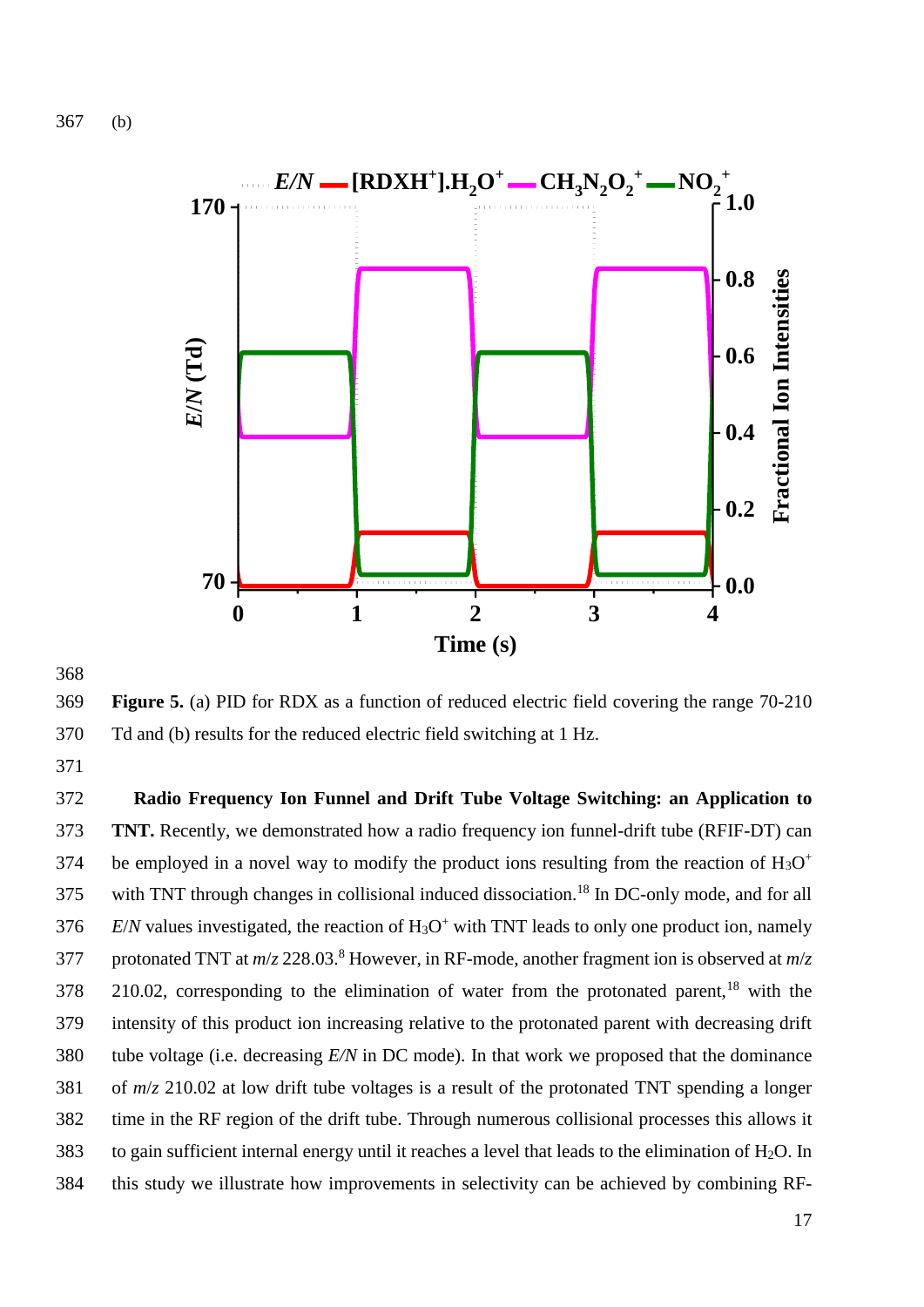mode with fast drift tube voltage switching for TNT (figure 6). We therefore propose that by combining the RFIF and drift tube voltage switching techniques an even higher confidence in the assignment of an analyte in a complex chemical environment may occur than is possible in DC-only mode.



 **Figure 6.** Application of combining radio frequency and fast drift tube voltage switching at 0.5 Hz between 20 and 190 V (equivalent to 30 and 180 Td in DC-mode only) for reactions of H<sub>3</sub>O<sup>+</sup> with TNT.

#### **Conclusions**

 We have successfully implemented new hardware and software to enable the rapid switching of the reduced electric field, *E/N,* with transition times less than 140 ms at frequencies of 0.1- 5 Hz in the drift tube of a KORE Technology PTR-ToF-MS. This switching results in the rapid modification of product ions from the reactions of reagent ions with chemicals through changes in collisional energies. We have demonstrated in this paper how this technique provides an improved selectivity for a number of explosives, thereby leading to a higher confidence in identification.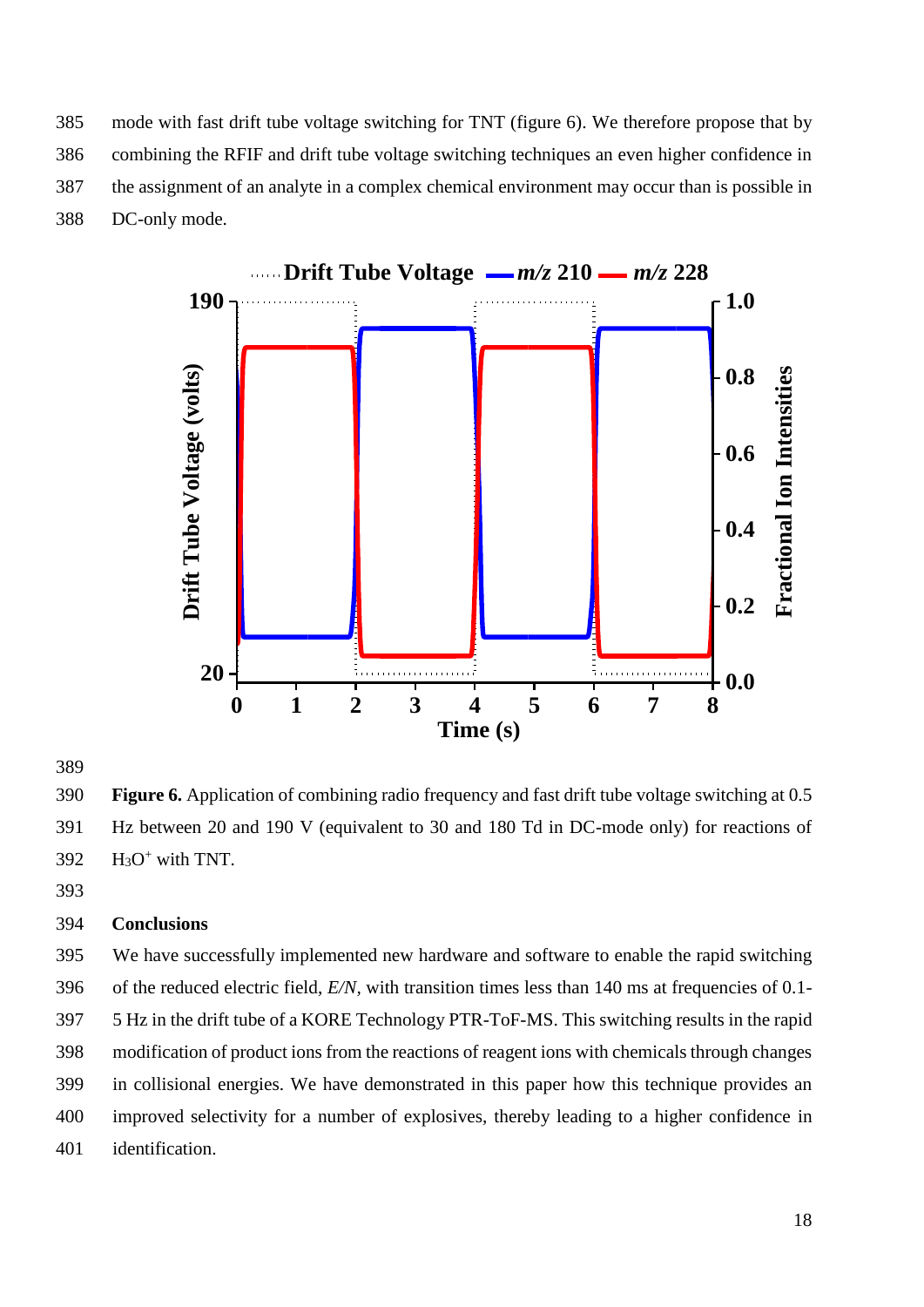The results show that for all explosive compounds investigated switching between for example 80 Td and 200 Td is sufficient for analytical purposes. Slightly different *E/N*s have 404 been used in some of the examples provided in this paper, simply because they were found to provide the maximum signal, but in reality differences in intensities between 70 Td and 80 Td and 200 Td and 220 Td, for examples, are not significant.

 By using TNT as an example, we have indicated how the combination of the new drift tube voltage switching capabilities with an RFIF DT provides further improvement in selectivity. This combination of switching capabilities and RFIF to PTR-MS opens up other possibilities for improved selectivity at little cost to the manufacture of the PTR-MS instrument.

 The main conclusion that can be drawn from this work is that rapid reduced electric field switching adds a new dimension to the analytical capabilities of PTR-MS. And although demonstrated for explosive compounds in this paper, this innovation has of course applications outside of those for homeland security and can be used for any other sampling protocol where there are time restrictions in compound concentrations, e.g. where there are transient processes of where volatiles are present for a short period, such as occurs in real-time breath sampling, atmospheric pollution or emissions from leaf wounding.

#### **Acknowledgements**

 We thank the Defence Science and Technology Laboratory for funding RGM under DSTL R- Cloud–Contract Number: DSTLX-1000096588 (Task Number: R1000100031). This research is part supported through a Marie Skłodowska-Curie Actions Innovative Training Network "IMPACT" supported by the European Commission's HORIZON 2020 Programme under Grant Agreement Number 674911. The authors wish to thank Mahroz Mirzahekmati for producing the graphical abstract.

## **References**

 1. Ellis, A.M.; Mayhew, C. A. *Proton Transfer Reaction Mass Spectrometry: Principles and*  430 Applications. 1<sup>st</sup> ed.; Wiley: 2014; Chichester, UK.

2. Cordell, R. L.; Willis, K. A.; Wyche, K. P.; Blake, R. S.; Ellis, A. M.; Monks, P. S. *Anal.* 

- *Chem.* **2007,** *79*, 8359-8366.
- 3. Shen, C.; Li, J.; Han, H.; Wang, H.; Jiang, H.; Chu, Y. *Int. Journal of Mass Spectrom.* **2009,** *285*, 100-103.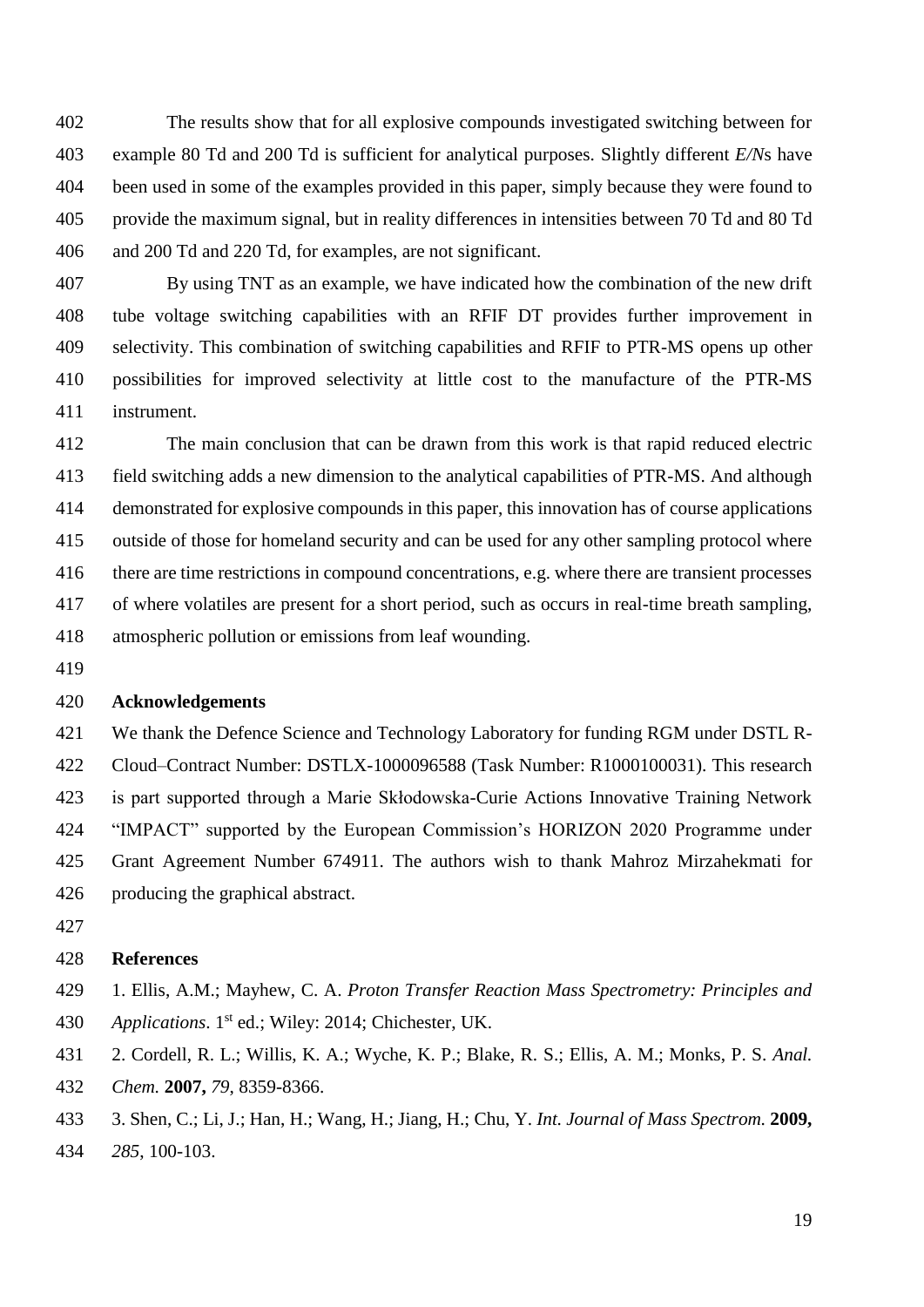- 4. Petersson, F.; Sulzer, P.; Mayhew, C. A.; Watts, P.; Jordan, A.; Märk, L.; Märk, T. D. *Rapid*
- *Comm. in Mass Spectrom.* **2009,** *23*, 3875-3880.
- 5. Mayhew, C. A.; Sulzer, P.; Petersson, F.; Haidacher, S.; Jordan, A.; Märk, L.; Watts, P.;
- Märk, T. D. *Int. Journal of Mass Spectrom* **2010,** *289*, 58-63.
- 6. Jürschik, S.; Sulzer, P.; Petersson, F.; Mayhew, C. A.; Jordan, A.; Agarwal, B.; Haidacher,
- S.; Seehauser, H.; Becker, K.; Märk, T. D. *Anal. Bioanal. Chem.* **2010,** *398*, 2813-2820.
- 7. Agarwal, B.; Petersson, F.; Jürschik, S.; Sulzer, P.; Jordan, A.; Märk, T. D.; Watts, P.;
- Mayhew, C. A. *Anal. Bioanal. Chem.* **2011,** *400*, 2631-2639.
- 8. Sulzer, P.; Petersson, F.; Agarwal, B.; Becker, K. H.; Jürschik, S.; Märk, T. D.; Perry, D.;
- Watts, P.; Mayhew, C. A. *Anal. Chem.* **2012,** *84*, 4161-4166.
- 9. Jürschik, S.; Agarwal, B.; Kassebacher, T.; Sulzer, P.; Mayhew, C. A.; Märk, T. D. *Journal*
- *of Mass Spectrom.* **2012,** *47*, 1092-1097.
- 10. Sulzer, P.; Jürschik, S.; Agarwal, B.; Kassebacher, T.; Hartungen, E.; Edtbauer, A.;
- Petersson, F.; Warmer, J.; Holl, G.; Perry, D.; Mayhew, C.; Märk, T. In *Future Security*,
- Aschenbruck, N.; Martini, P.; Meier, M.; Tölle, J., Eds. Springer Berlin Heidelberg: 2012; Vol. 318, pp 366-375.
- 11. Kassebacher, T.; Sulzer, P.; Jürschik, S.; Hartungen, E.; Jordan, A.; Edtbauer, A.; Feil, S.;
- Hanel, G.; Jaksch, S.; Märk, L.; Mayhew, C. A.; Märk, T. D. *Rapid Comm. in Mass Spectrom.* **2013,** *27*, 325-332.
- 12. Lanza, M.; Acton, W. J.; Jürschik, S.; Sulzer, P.; Breiev, K.; Jordan, A.; Hartungen, E.;
- Hanel, G.; Märk, L.; Mayhew, C. A.; Märk, T. D. *Journal of Mass Spectrom.* **2013,** *48*, 1015- 1018.
- 13. Sulzer, P.; Agarwal, B.; Jürschik, S.; Lanza, M.; Jordan, A.; Hartungen, E.; Hanel, G.;
- Märk, L.; Märk, T. D.; González-Méndez, R.; Watts, P.; Mayhew, C. A. *Int. Journal of Mass*
- *Spectrom.* **2013,** *354–355*, 123-128.
- 14. Acton, W. J.; Lanza, M.; Agarwal, B.; Jürschik, S.; Sulzer, P.; Breiev, K.; Jordan, A.;
- Hartungen, E.; Hanel, G.; Märk, L.; Mayhew, C. A.; Märk, T. D. *Int. Journal of Mass Spectrom.*
- **2014,** *360*, 28-38.
- 15. Agarwal, B.; González-Méndez, R.; Lanza, M.; Sulzer, P.; Märk, T. D.; Thomas, N.;
- Mayhew, C. A. *Journal of Phys. Chem. A* **2014,** *118*, 8229-8236.
- 16. Lanza, M.; Acton, W. J.; Sulzer, P.; Breiev, K.; Jürschik, S.; Jordan, A.; Hartungen, E.;
- Hanel, G.; Märk, L.; Märk, T. D.; Mayhew, C. A. *Journal of Mass Spectrom.* **2015,** *50*, 427-
- 431.